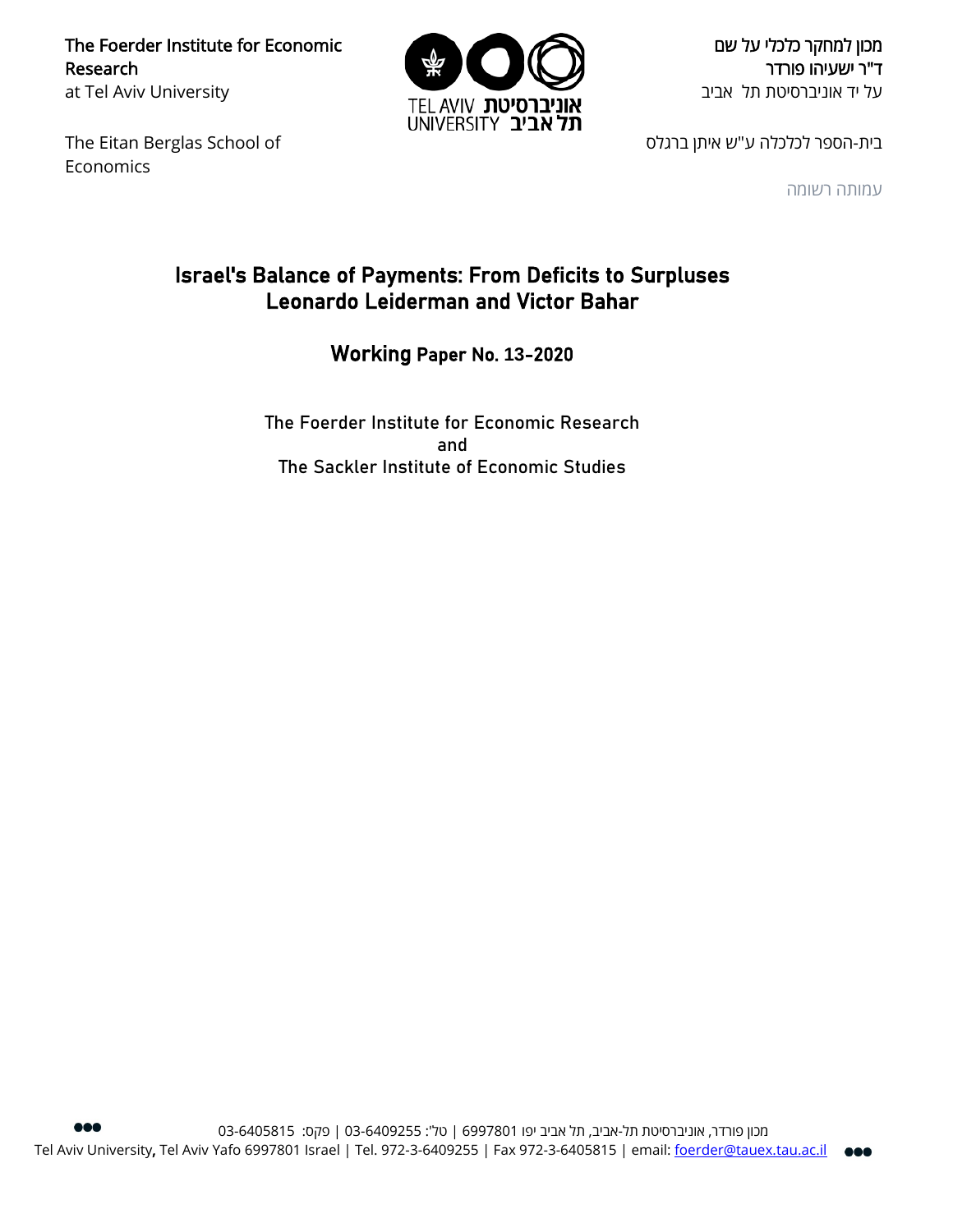# **Israel's Balance of Payments: From Deficits to Surpluses**

### Leonardo Leiderman and Victor Bahar<sup>[1](#page-1-0)</sup>

### Abstract

Israel's balance of payments changed dramatically between 1995 and 2015. These years mark a period of transition from deficits to surpluses in the current account. Among the factors behind this reversal were a sound macroeconomic policy, the global boom in hightech industries, and the discovery of natural gas on Israel's coast in the Mediterranean Sea. The transition reflects an increase in the national saving rate and a decline in the rate of national investment. While these important changes were taking place, the financial account of the balance of payments also shifted due to various structural changes, such as the completion of foreign exchange market liberalization and a shift to a floating exchange rate regime. Due to the foregoing developments, Israel has become a net lender to the rest of the world. In this paper we analyze and quantify these major changes and assess the extent to which the existence of current account surpluses be considered as a sustainable phenomenon.

<span id="page-1-0"></span> $\overline{\phantom{a}}$ 

<sup>&</sup>lt;sup>1</sup> Leonardo Leiderman is Emeritus Professor at the Berglas School of Economics, Tel Aviv University, and the Chief Economic Advisor of Bank Hapoalim.

Victor Bahar is the Bank Hapoalim Economic Department's manager.

The authors are grateful to Kobi Braude for comments and suggestions. Some of the material in this paper is planned to appear in A. Ben-Bassat, R. Gronau, and A. Zussman (eds), The Israeli Economy in the Last Twenty Years, Cambridge University Pres (forthcoming).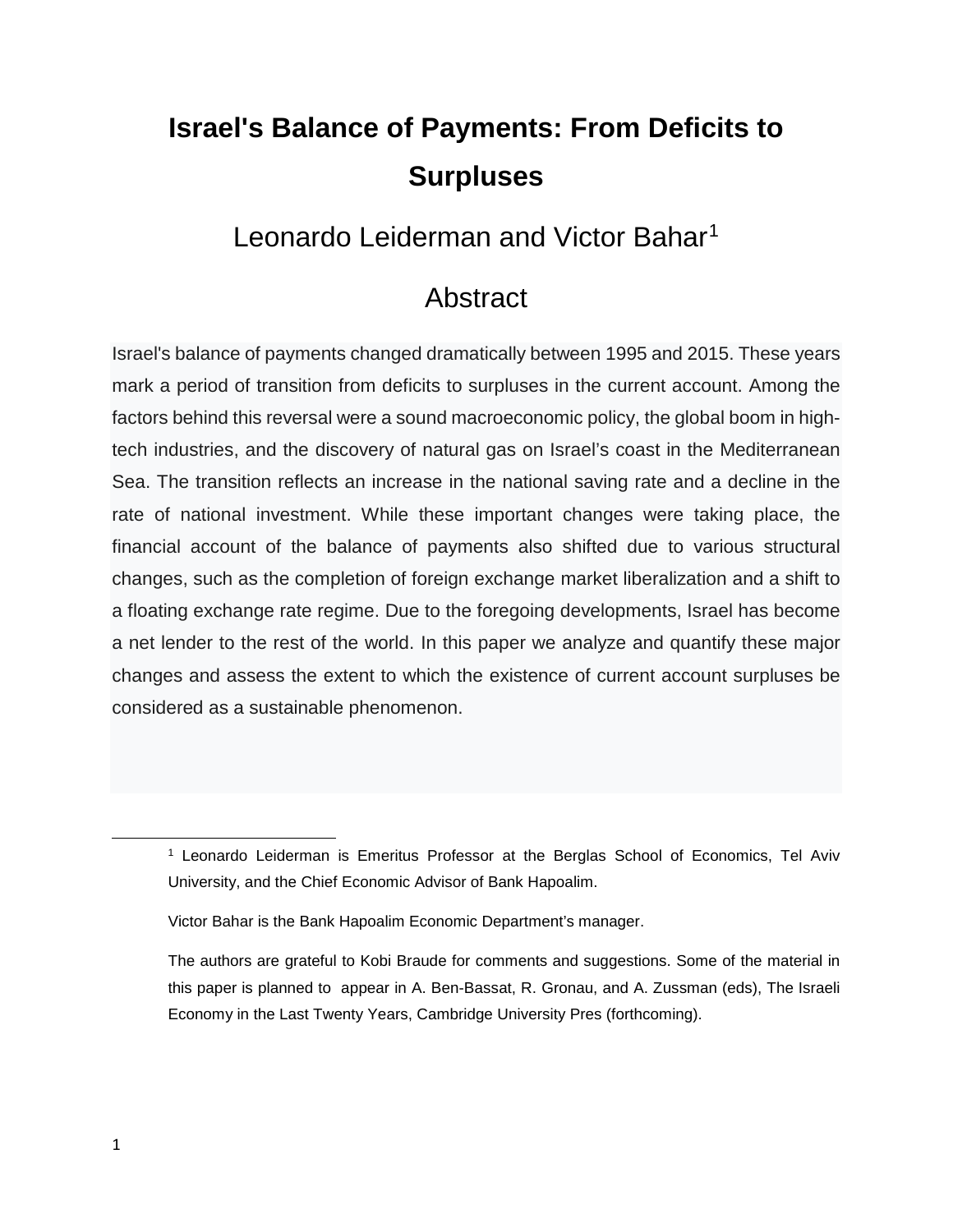### 1 Introduction

When discussing current account reversals, the typical case considered in the literature is that of an emerging market economy that, due to adverse shocks, shifts from surpluses to deficits; see e.g. Milesi-Ferretti and Razin (1997)<sup>2</sup>. Things might become more complicated for such an economy if and when the foregoing developments are accompanied by a sharp reduction in foreign capital inflows. In this case, the adjustment mechanism is expected to work through nominal and real exchange rate depreciation, together with a decline in the level of economic activity as well as imports. This adjustment is often rapid and volatile, and could also feature a credit crunch, corporate failures due to currency mismatches in their balance sheets, a speculative attack on the currency and a banking sector crisis.

Israel's current account reversal has been in the opposite direction: from deficits to surpluses. Historically, the 1960s and 1970s exhibited large deficits in the current account of the balance of payments, due to the needy to build the country's infrastructures and, at the same time, to put together and maintain a large and modern defense force. These processes demanded high levels of real investment, of defense imports and of public sector spending. The main difficulty in these years was to find the foreign currency resources needed to finance the large deficit in the current account, a difficulty often termed by economists as Israel's balance of payments "problem." The main resources were donations and loans from world Jewry and from the US government. In those years, there was also a sharp discussion of the issue of Israel's "economic independence." The deficits in the current account worsened in the early 1980s, mainly due to

expansionary fiscal and monetary policy, an exchange rate regime that did not match the conditions of the economy at that time, and the lack of effective supervision of the banks and the financial system. Thus, in the mid-1980s, the Israeli economy experienced a fiscal crisis together with an acceleration of inflation to a three-digit level, significant

 $\overline{a}$ 

<span id="page-2-0"></span><sup>2</sup> The literature includes papers like Adalet and Eichengreen (2007), de Mello et.al (2010).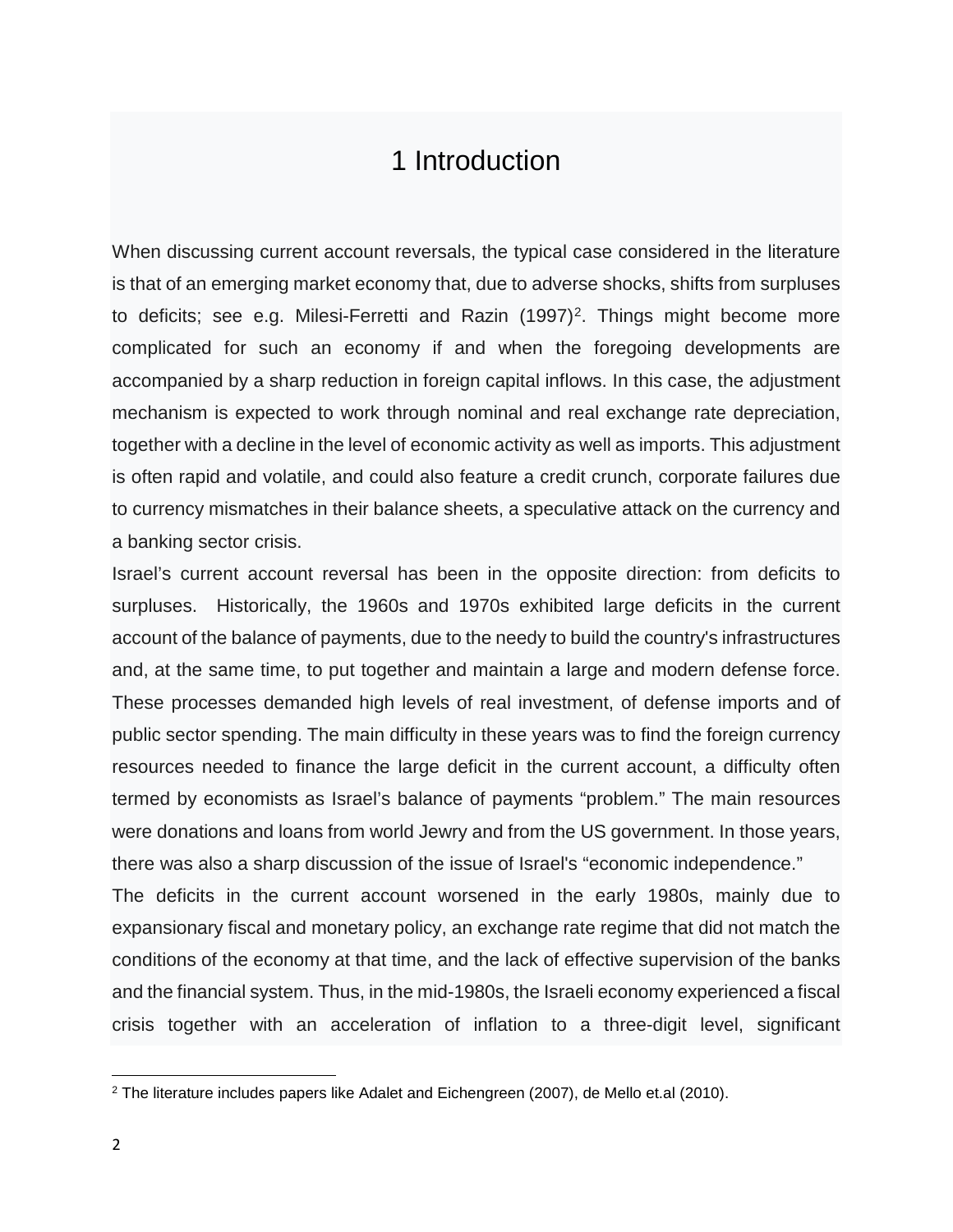devaluations in the local currency, a banking crisis, and low credibility of the economic policies in the eyes of the public.

By mid 1985 a new stabilization plan was introduced with the aim of restoring confidence and stability to the Israeli economy. In the first years following the introduction of the stabilization program, the deficit in the current account declined markedly, but toward the mid-1990s, against the background of the absorption of the wave of immigration of more than one million people from the former Soviet Union, it returned to dimensions that could potentially damage the stability of the economy. This time, economic policy reacted quickly in order to prevent the development of a crisis. Later on, in the second half of the 1990s, there was even a gradual improvement in the current account, to the point of a shift to surpluses in 2003.

Together with this current account reversal we saw a change in the attitude of Israeli and foreign investors vis-à-vis the Israeli currency: the confidence in the ILS (Israeli Shekel) increased, the informal dollarization, or de-facto indexation to the dollar, declined, and Israel's credit rating was improved. Israeli investors began to view the shekel as a stable currency, and at times even moved to hedge the currency risk of their foreign investments. In addition, foreign investors increased their investments in Israel, Israel became a net lender to the world, and the returns on net overseas assets (e.g., interest receipts, dividends, capital gains, etc.) contributed to the consolidation of surpluses in the current account.

## 2 The current account of the balance of payments

### 2.1 Theory: two main approaches

The prevailing approach in theoretical and empirical analysis of the current account until the 1980s was the IS-LM model for an open economy, known in the literature as the Mundell-Fleming model. The typical framework postulated imports and exports equations that were included in a common IS-LM model. In spite of its popularity, the framework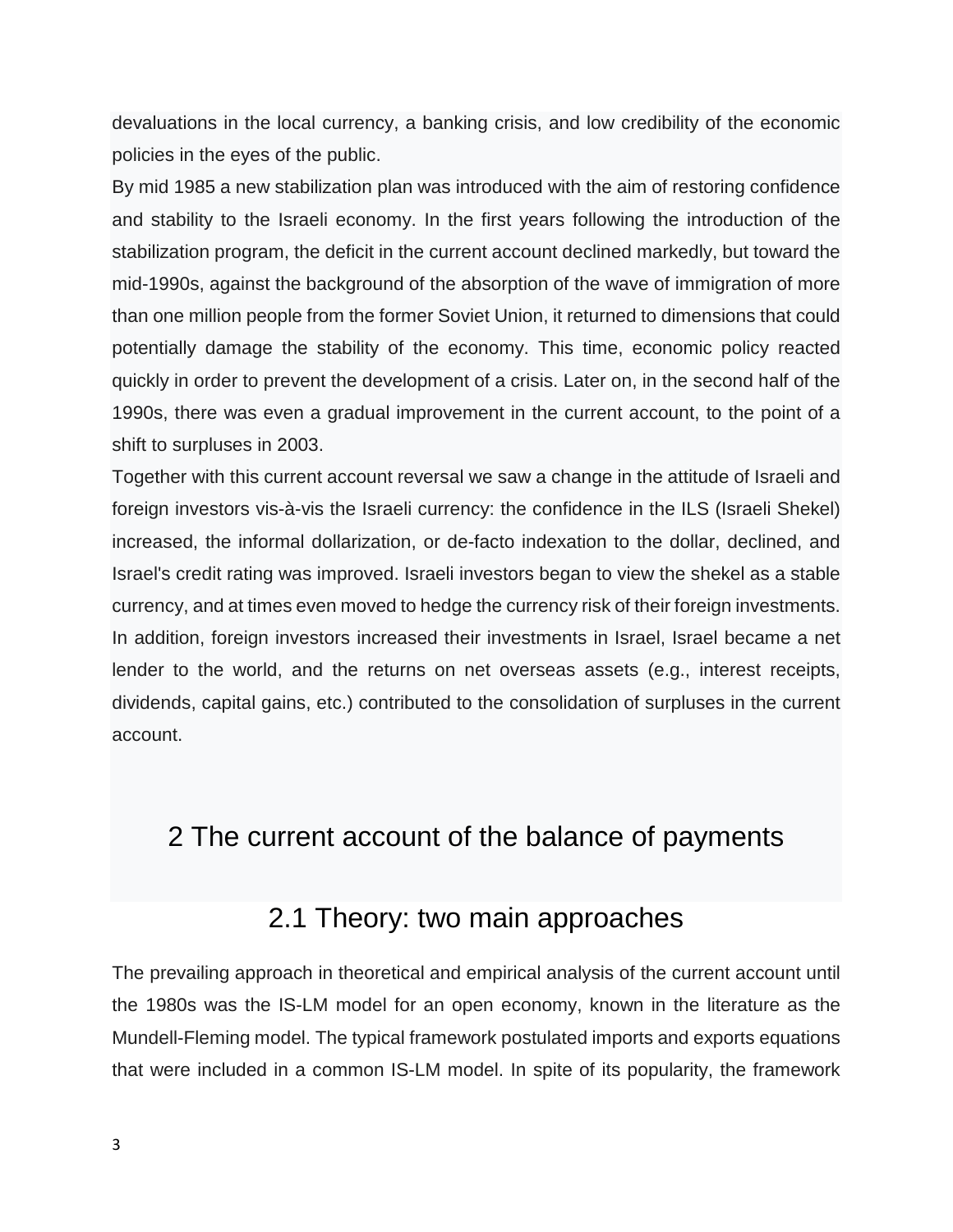turned out to be less useful for analyzing the impact of a rise in the price of oil, like in the 1970s or the Latin American debt crisis of the 1980s.

In light of a growing dissatisfaction with the existing model, in the course of the 1990s there was a shift toward the intertemporal approach to the current account of the balance of payments; see e.g. Obstfeld and Rogoff (1996).

Unlike the Mundell-Fleming model, which analyzes the current account in terms of import and export ad-hoc equations, the intertemporal approach focuses on analyzing the current account in terms of the gap between national saving and national investment. As is known from the national accounts, the surplus in the current account is identical to the surplus of national savings over national investment.

The intertemporal model analyzes savings and investment decisions as the result of an optimization process by the various economic agents. The approach also emphasizes the existence of a dynamic intertemporal budget constraint.

A prominent example of the implementation of the intertemporal approach is the formulation of the national saving function in the spirit of an optimization model, such as the permanent income theory of private consumption. Given an exogenous shock, as e.g. a decline in the economy's GDP due to a decline in productivity, the predictions of the model depend, inter alia, on the degree of persistence of the shock. With consumption smoothing as a common result from this framework, if perceived as transitory, this shock will lead to a reduction in savings which in turn will lead to a rise in the current account deficit. Yet, to the extent that this shock is perceived as permanent, it would result in a permanent decline in private consumption, with little impact on savings and the current account position. Along these lines, one could analyze the impact of temporary and permanent changes in fiscal policy parameters, in foreign shocks, and so on.

In this chapter, we focus empirically on both the gap between savings and investment and the behavior of exports and imports to discuss the experience of the last two decades.

## 2.2 Current account – key developments

In the mid-1990s, the deficit in the current account of the balance of payments became one of the main macro-economic risk factors of the economy. In 1994-1996, the deficit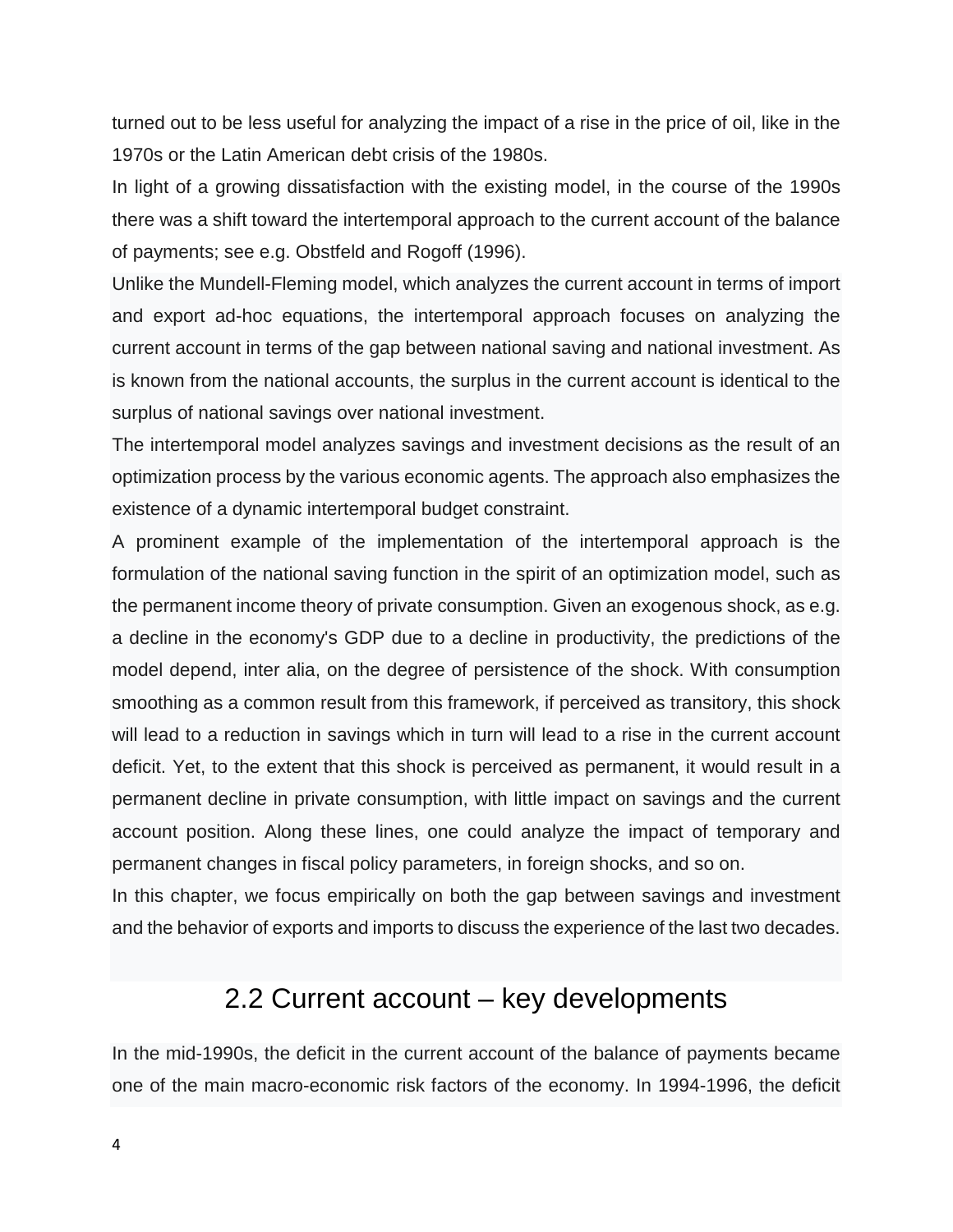rose to a level of about 4.5 percent of GDP. The deficit was perceived as worrisome both by its size relative to the past and by international comparisons that suggested, especially after Mexico's Tequila Crisis of 1994, that when deficits get close to 5% of GDP, this may be a leading indicator for a balance of payments crisis in the near future. At that time, monetary policy turned to a contractionary stance with the aim of dealing with inflationary pressures. High interest rates attracted capital inflows from abroad, and the central bank intervened to attenuate the extent of real exchange rate appreciation. Yet intervention was only partial and could not avoid some degree of real exchange rate appreciation. Since 1997, the current account deficit began to contract and turned into a surplus in 2003. The surplus has been maintained over the years, and in 2015–2016 it reached an average high level of 4.5 percent of GDP.

The current account consists of three parts: the goods and services trade account, the primary income account (focusing on income from labor and capital) and the secondary income account (free remittance transfers). In the period reviewed, the turnaround in the current account was mainly a result of a change in the trade account (goods and services), namely, the average annual growth rate of exports was higher than that of imports. The primary income account was responsible for part of the overall current account improvement, but the surplus in the net secondary account soon fell by three percentage points of GDP, and thus partially offset the increased surplus in the goods and services account (Table 1).

The gradual reduction of the current account deficit was accompanied by a real appreciation of the domestic currency during the period considered.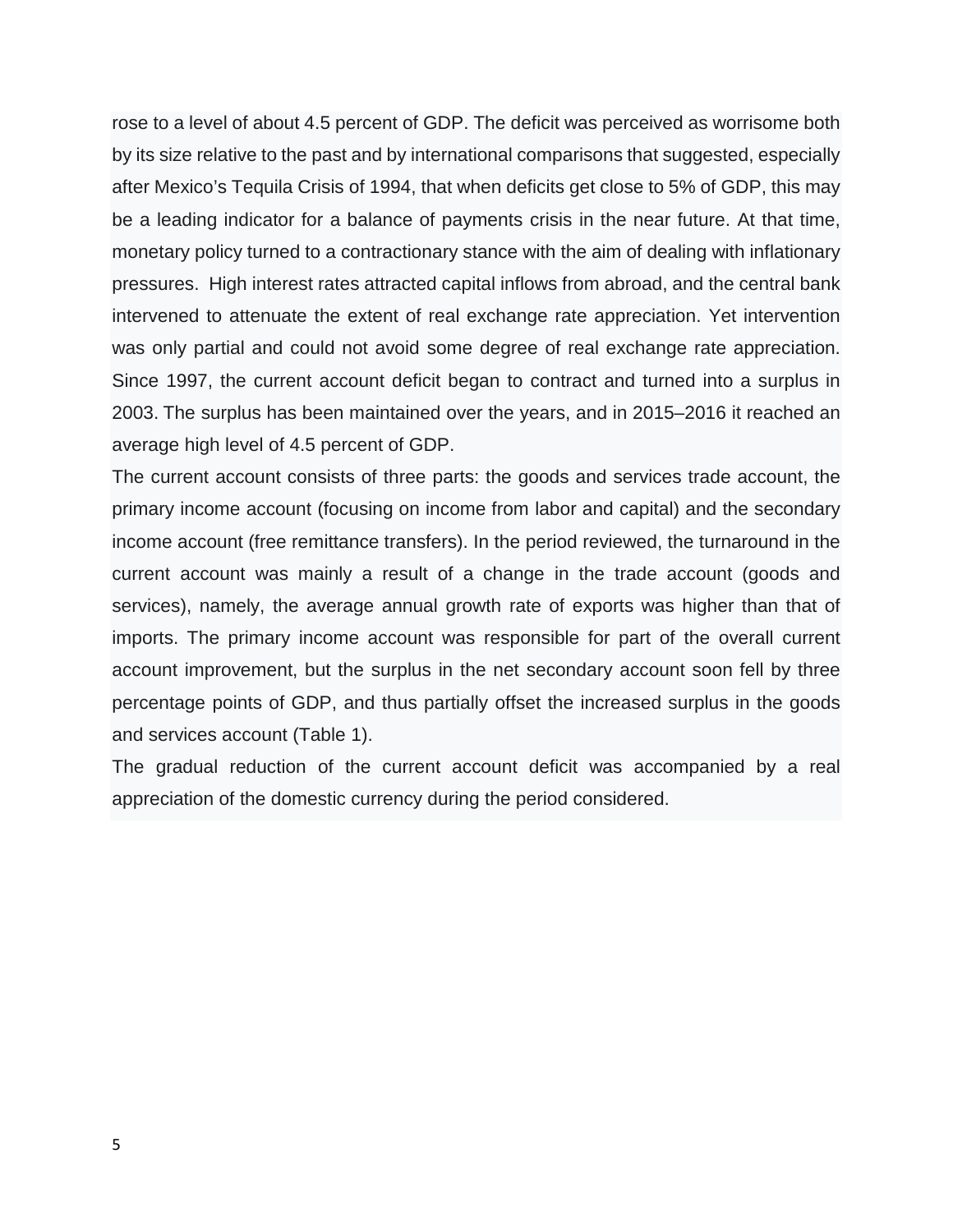|                             | 1995    | 2000    | 2005     | 2010     | 2015     |
|-----------------------------|---------|---------|----------|----------|----------|
| <b>Exports of goods</b>     | 20.3%   | 23.1%   | 29.3%    | 23.1%    | 19.0%    |
| Imports of goods            | 28.0%   | 26.0%   | 31.6%    | 23.7%    | 20.1%    |
| Trade in goods (net)        | $-7.7%$ | $-2.9%$ | $-2.3%$  | $-0.6%$  | $-1.1%$  |
| <b>Exports of services</b>  | $8.3\%$ | 12.1%   | 12.5%    | 10.2%    | 12.3%    |
| <b>Imports of services</b>  | 8.7%    | 9.3%    | $10.4\%$ | 7.6%     | 8.2%     |
| Trade in services (net)     | $-0.4%$ | 2.8%    | 2.2%     | 2.5%     | $4.1\%$  |
| Trade in goods and services | $-8.1%$ | $-0.1%$ | $-0.1%$  | 2.0%     | $3.0\%$  |
| <b>Primary income (net)</b> | $-2.8%$ | $-6.2%$ | $-0.9%$  | $-1.8\%$ | $-1.0\%$ |
| Secondary income (net)      | 6.0%    | 4.9%    | 4.4%     | 3.3%     | 3.1%     |
| <b>Current account</b>      | $-4.9%$ | $-1.4%$ | 3.3%     | 3.5%     | 5.1%     |

#### **Table 1. The current account, percent of GDP**

**Source: Central Bureau of Statistics**

### **2.3 The trade account**

**The goods and services account** went from a deficit of 8.1 percent of GDP in 1995 to a surplus of 3.0 percent of GDP in 2015. It was the main factor accounting for the reversal in the overall current account position (Table 1). The shift included both the goods account and the services account. Total exports increased during this period by an average annual volume of 5.1 percent, while total imports increased by 3.8 percent. The terms of trade (that is, the ratio of export prices to import prices) of Israel showed ups and downs during the period reviewed, mainly as a result of fluctuations in import prices, especially of imported energy sources. It happens that the current account surplus persisted even when energy prices were relatively high, and clearly the terms of trade were not a key factor in the shift to surpluses. However, in the last few years of the period under review, the economy has enjoyed a sharp improvement in trade conditions thanks to a decline in world energy prices.

### **Exports of goods and services**

An examination of exports' growth during the period under study shows that it is not significantly different from that of world trade. Furthermore, the correlation between the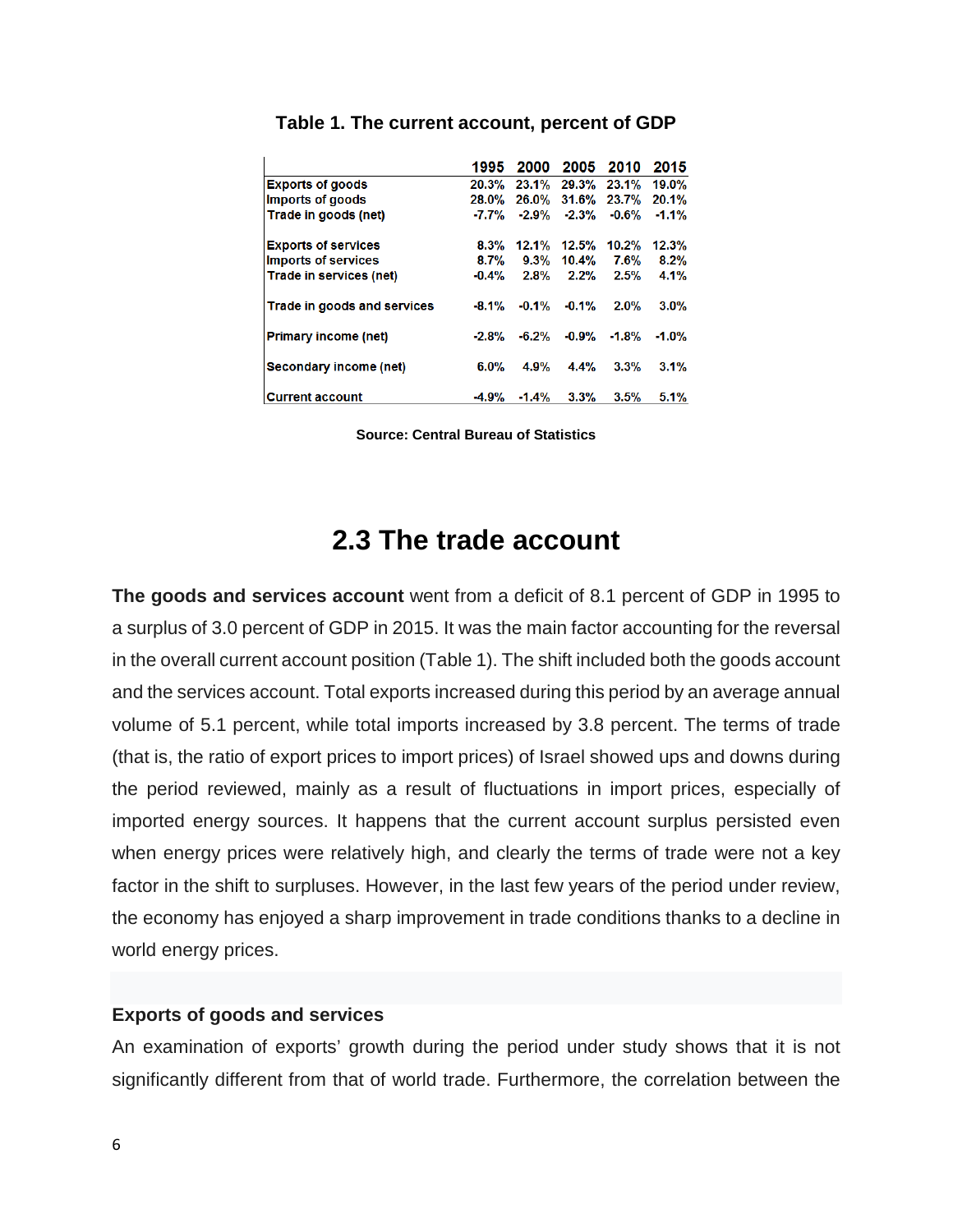two is high, and most studies have not ruled out the hypothesis that exports' elasticity in relation to world trade volume is unitary. Yet, it is important to emphasize that the composition of exports has changed significantly during these years, with the weight of the high-tech and services industries increasing over time.

An important development in the second half of the 1990s was the breakthrough of the internet and more generally ICT around the world, and the Israeli economy was probably among the biggest winners. Foreign companies set up development and production centers in Israel, and some Israeli start-ups were sold to foreign companies. Exports of high-tech goods increased by an average dollar rate of 8.7 percent per year during that time, and service exports also jumped thanks to technology and software industries as well as R&D and start-up companies. The share of exports of services in total exports rose from 29 to 39 percent.

Significant changes also occurred in the geographical distribution of export destinations. In the late 1990s and early 2000s, the globalization process accelerated, China joined the World Trade Organization (December 2001), trade restrictions were reduced, and the rapid growth of emerging market economies led to a surge in demand for goods and services. For example, Israel's exports to emerging markets in Asia rose from a low of \$2.5 billion in 1995 to about \$17 billion in 2015. The geographical distribution of exports became more diversified, with a decline in the share of Europe and the United States. This diversification has reduced the vulnerability of the economy to negative shocks in one of the regions.

### **The Start-Up Nation in Action: Selling Start-Ups and the Balance of Payments**

The second half of the 1990s featured a wave of start-up sales to overseas investors. These deals were worth billions of dollars, and therefore had a marked impact on the balance of payments. For example, in 2000, Chromatis was sold to Lucent, in return to Lucent shares worth \$4.8 billion. Another example is NDS, which was sold to Cisco for \$5 billion in 2012. These sales led to significant revisions in Israel's national accounts because now these had to recognize an activity with added value that previously wasn't known. The way in which these transactions should be properly recorded in the balance of payments is not a clear-cut issue: on the one hand, a purchase of an Israeli company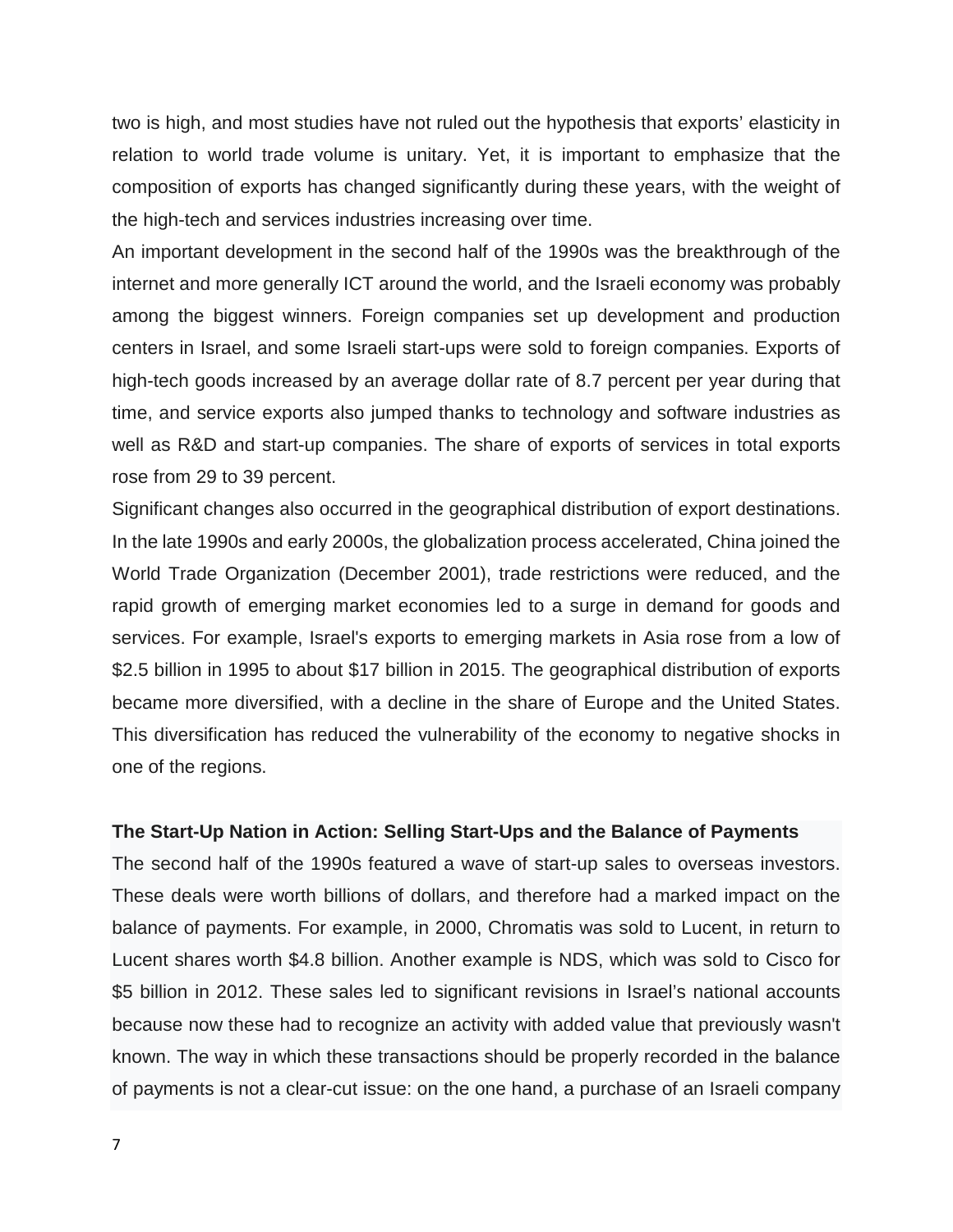by a foreign company can be defined as direct investment in Israel and be included in the financial account. On the other hand, this is not a standard company. The assets of such a company are usually intangible, and in many cases, they become part of the production process of the acquiring company. In these cases, some or all of the services could be registered as exports (for example, of research and development services).

The classification has a large accounting effect on the various sections of the balance of payments. If the transaction is classified as export of services, the surplus in the current account of the balance of payments will increase. Conversely, if the transaction is classified as a sale, direct investment in Israel will increase. From an economic point of view, the classification of start-ups in the balance of payments has no significance, of course, and it does not affect the net debt or asset position vis-à-vis the rest of the world. From 1998-2015, the annual contribution of start-up sales to exports and the current account of the balance of payments averaged about 0.3 percent of GDP. Volatility between years was high, and in 2000, on the eve of the burst of the Dot Com bubble, the contribution to the current account stood at a record 1.3 percent of GDP.

#### **Imports of goods and services**

The increase in imports of goods and services in 1995–2015 was more moderate than that of exports - an average increase of 3.8 percent per year, similar to the rate of GDP growth. Import growth was also lower than that of developed countries, which averaged about 5.0 percent during these years. The relatively slow increase in imports was the result of two main factors. The first is the import of oil, whose volume has increased at a very moderate rate of about 1.5 percent per year, given the shift to natural gas and streamlining energy use, as will be explained below. The second factor that explains the moderation of the growth of imports is the structure of the economy's growth: the weight of the service industries has been growing at the expense of manufacturing, especially the output of traditional sectors and the construction industry. These service industries are not capital-intensive or raw materials intensive, so imports of inputs (excluding fuels) increased by an average annual rate of only 3.6 percent. In contrast, consumer goods imports rose an annual average of 5.7 percent.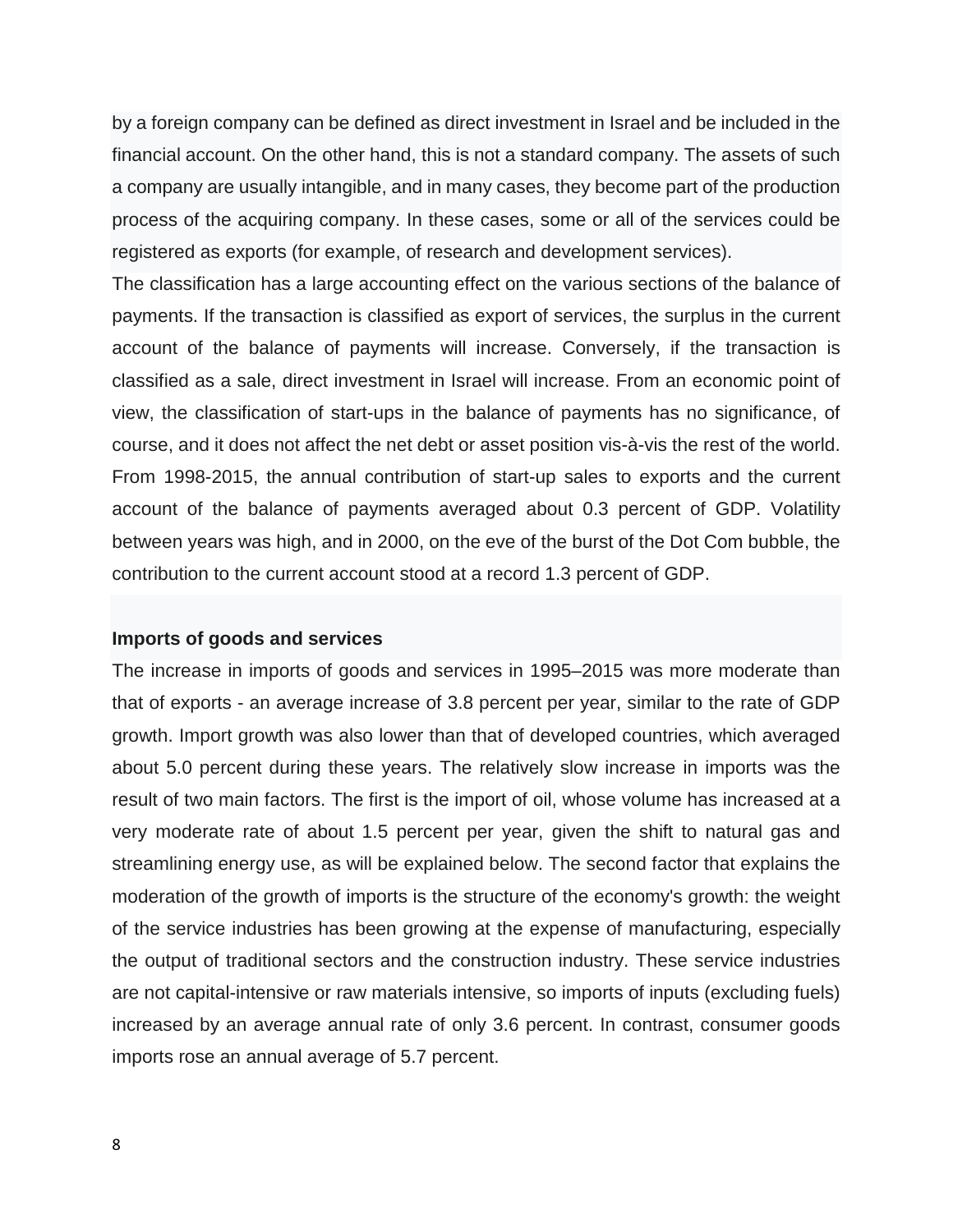### **The effect of natural gas and energy prices on the current account**

Throughout most of its existence, Israel was dependent, almost completely, on imported energy products. In years when world energy prices were high, for example, during the oil crisis of the 1970s, the value of imports reached high levels, such as 8 percent of GDP, and this was a major component of the current account deficit.

At the beginning of the period reviewed, the Israeli economy's energy sources were mainly oil (including diesel and fuel) and coal, which were used for both electricity generation and for transportation and industrial use. Therefore, the value of energy materials imports was greatly influenced by world energy prices, and in particular the price of oil. For example, in 1998, when the world oil price got down to \$10 per barrel of Brent, the value of energy imports dropped to 1.6 percent of GDP. On the opposite direction, ten years later, in 2008, oil prices rose to \$140 per barrel, and the import of energy materials rose to 6.0 percent of GDP. Energy prices therefore had a very large impact on the current account of the balance of payments.

Over the period, the intensity of energy use in production decreased significantly, as there was a rapid growth of service industries, as well as more efficient use of energy sources and more economical vehicles and appliances.

In 1999, the first natural gas reservoir in Israel, referred to as Noa, was discovered near the Ashkelon coast by Partnership Yam-Thetis. After the initial discovery, further drilling was carried out, and in 2000 the Mary reservoir was discovered. These two reservoirs (Yam-Thetis reservoirs) contained together approximately 34 BCM of natural gas. Following the discovery of natural gas, the electricity company begun a gradual transition process of turning the energy sources from fuels to natural gas, in parallel with the gradual deployment of pipelines for natural gas distribution in Israel.

Beyond the gas sources from the Yam-Thetis reservoirs, natural gas was also imported from Egypt, which got to Israel in an extension that split from the Arab gas pipeline. Under the agreement with Egypt, signed in 2005, Israel undertook to purchase 7 BCM of gas per year for 20 years, and the gas price was set at \$3 per gas unit (MMBTU). Egypt's natural gas begun flowing to Israel in February 2008 - just when energy prices in the world were very high: the price of oil in 2008 got to an average of almost \$100 a barrel. The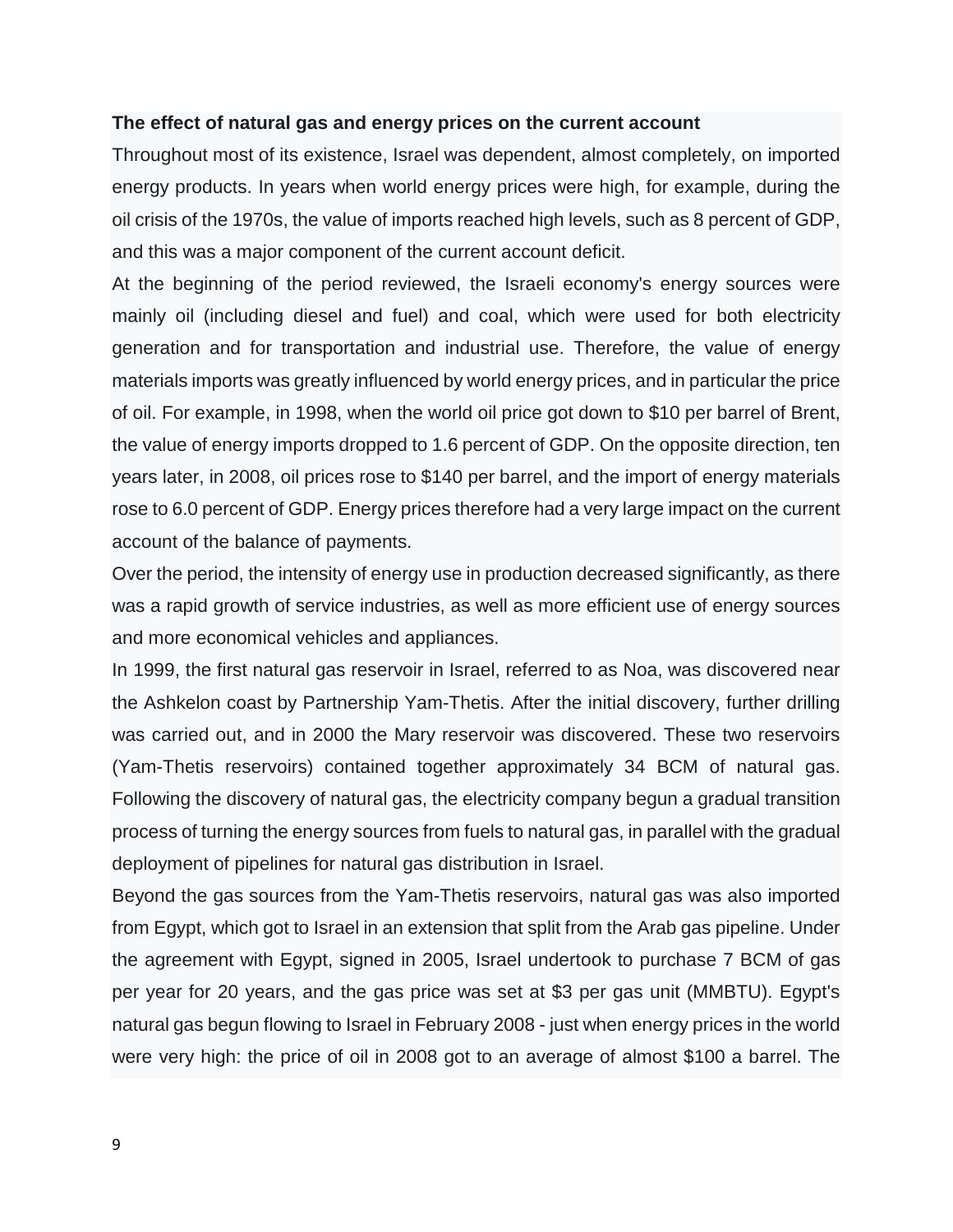combination of Egyptian gas and a subsequent drop in world oil prices led to a decrease of about two percent of GDP in Israel's energy imports in 2009.

In early 2011, the pipeline that provided natural gas from Egypt to Israel was the subject of a terror attack, and gas supply was completely halted for more than a month. About a month later, the gas supply resumed, but another explosion occurred in the transmission pipe, and the supply was stopped again. Even when it was renewed, the quantities supplied were lower than the contractual obligations. The gas pipeline sabotage continued until, in April 2012, Egypt's state gas company announced the cancellation of its agreement with Israeli gas company EMG. Increased use of the Yam- Thetis reservoirs led to almost depletion of the stock of gas in them as early as 2011, and so it implied the increased use of expensive diesel fuel and oil for electricity generation. Energy import costs soared in 2012 to 6.2 percent of GDP.

In 2009, the Tamar reservoir was discovered off the coast of Israel, with a stock of approximately 256 BCM. Production of gas from Tamar began in April 2013, and since then natural gas consumption has grown rapidly. Natural gas has become the main source of electricity generation in the economy (about 60 percent in 2015), and the ratio of imports of energy materials to GDP fell to less than 2 percent in 2016. The fall in world oil prices during these years also contributed to a decline in the value of imports. It is estimated that the Tamar output can provide the needs of the Israeli economy for a period of two decades.

In December 2010, the Leviathan gas reservoir was discovered. The reserves in it are estimated at 540 BCM, which is more than double the reserves of the Tamar reservoir. The stock of gas in these two reservoirs and other small reservoirs discovered ('Karish' and 'Tanin') raised the possibility of exporting some of the gas output in the future. The natural gas sector has become a source of internal political controversy on a number of issues - exports versus maintaining gas reserves in the sea for future generations, the nature of gas companies' taxation, the proper use of tax receipts and royalties, the price of gas and electricity, and more. Public committees were established to determine the rate of exports (the "Tsemach Committee") and taxation ("the Sheshinsky Committee"), and public controversies delayed the development of the reservoir by 2017.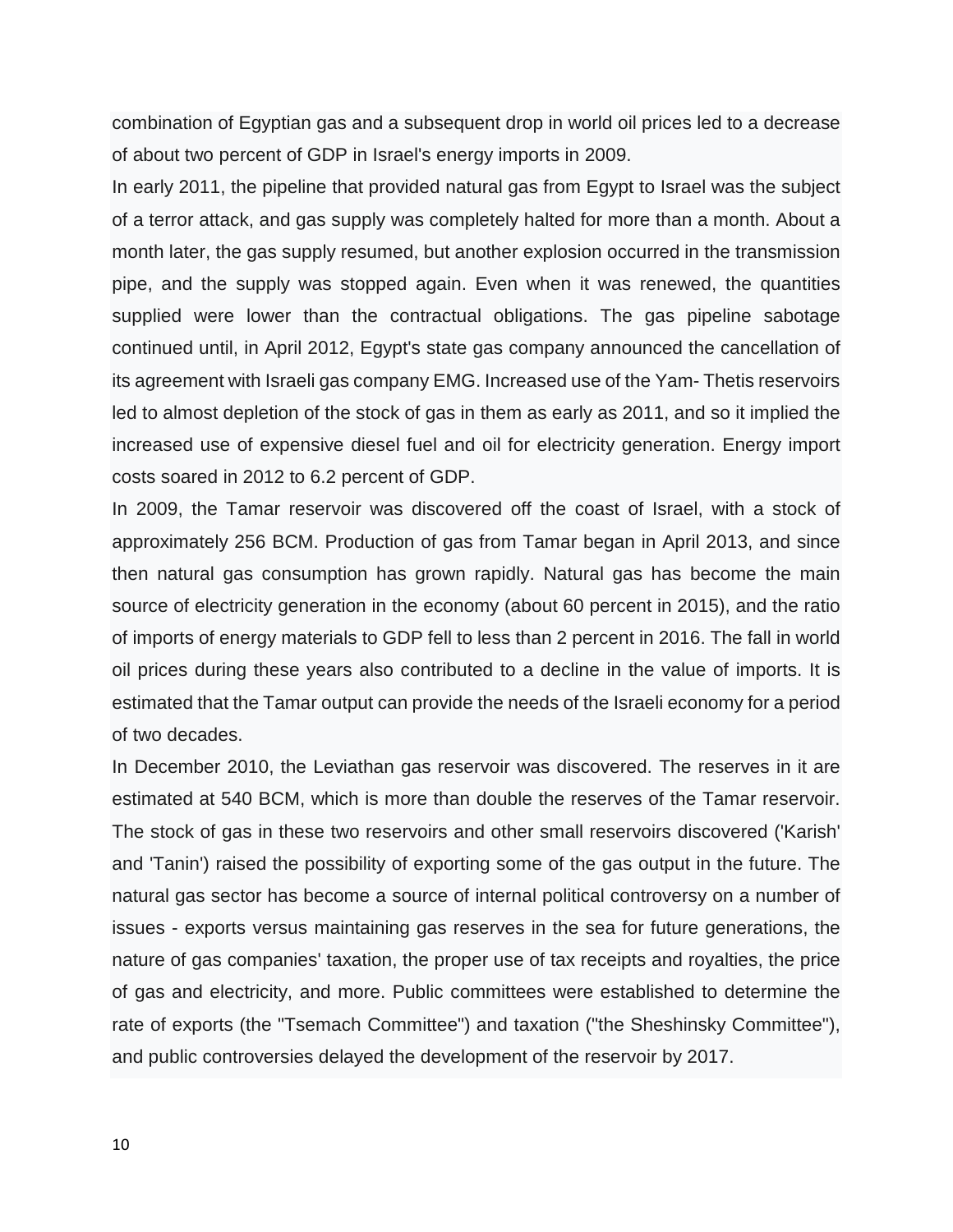To some extent, it can be argued that gas discoveries brought about a version of the Dutch Disease. Namely, a real exchange rate appreciation that could damage other, nonenergy, export industries<sup>3</sup>. In 2014, the Law for 'Citizens Fund' was enacted, according to which the proceeds from the levy on the profits of the oil companies will be transferred to a Sovereign Wealth Fund. The latter will invest these funds and transfer money to the state fund according to defined criteria.

It has also been decided that the fund will start operating in the year in which the proceeds from the levy on profits will exceed ILS 1 billion (estimated in 2020). The main purpose of the fund is to create a more equitable intergenerational distribution of natural gas incomes. It is also intended to reduce the impact of the Dutch disease on the exchange rate, since its funds will only be managed in foreign currency. The fund's income depends on the profits of the companies and the price of gas. The Bank of Israel has estimated that the total revenues for the fund are expected to reach ILS 348 billion by 2040.

The extent to which the Tamar gas discoveries contributed to the improvement in the current account of the balance of payments depends on the alternative cost of using natural gas. The use of natural gas has largely replaced the use of coal, whose prices fell by about 30 percent between 2012 and 2015, and oil, whose prices fell by about 50 percent. It is clear, therefore, that Israel's energy imports would have been reduced anyway, due to lower energy prices in the world.

In 2013, the Bank of Israel began acquiring foreign currency in the market to offset the effect of natural gas on the balance of payments. The calculation of the effect of natural gas on the balance of payments is in relation to the alternative prices of natural gas from Tamar, and therefore it is an estimate of the contribution of natural gas to the current account surplus (an estimate on the high side, since some of the gas receipts are returned abroad as payment for production services and overseas companies profits). As part of the policy framework for offsetting the effect of natural gas on the balance of payments, the Bank of Israel purchased \$7.5 billion from 2013 to 2015, and in 2016-2017 the acquisitions are expected to add up to \$3.3 billion. As a result of the fall in energy prices,

<span id="page-11-0"></span> $3$  A notion which was used originally to describe the damage caused to the Dutch traditional export industries as a result of the big gas reservoirs founded in the sea in 1959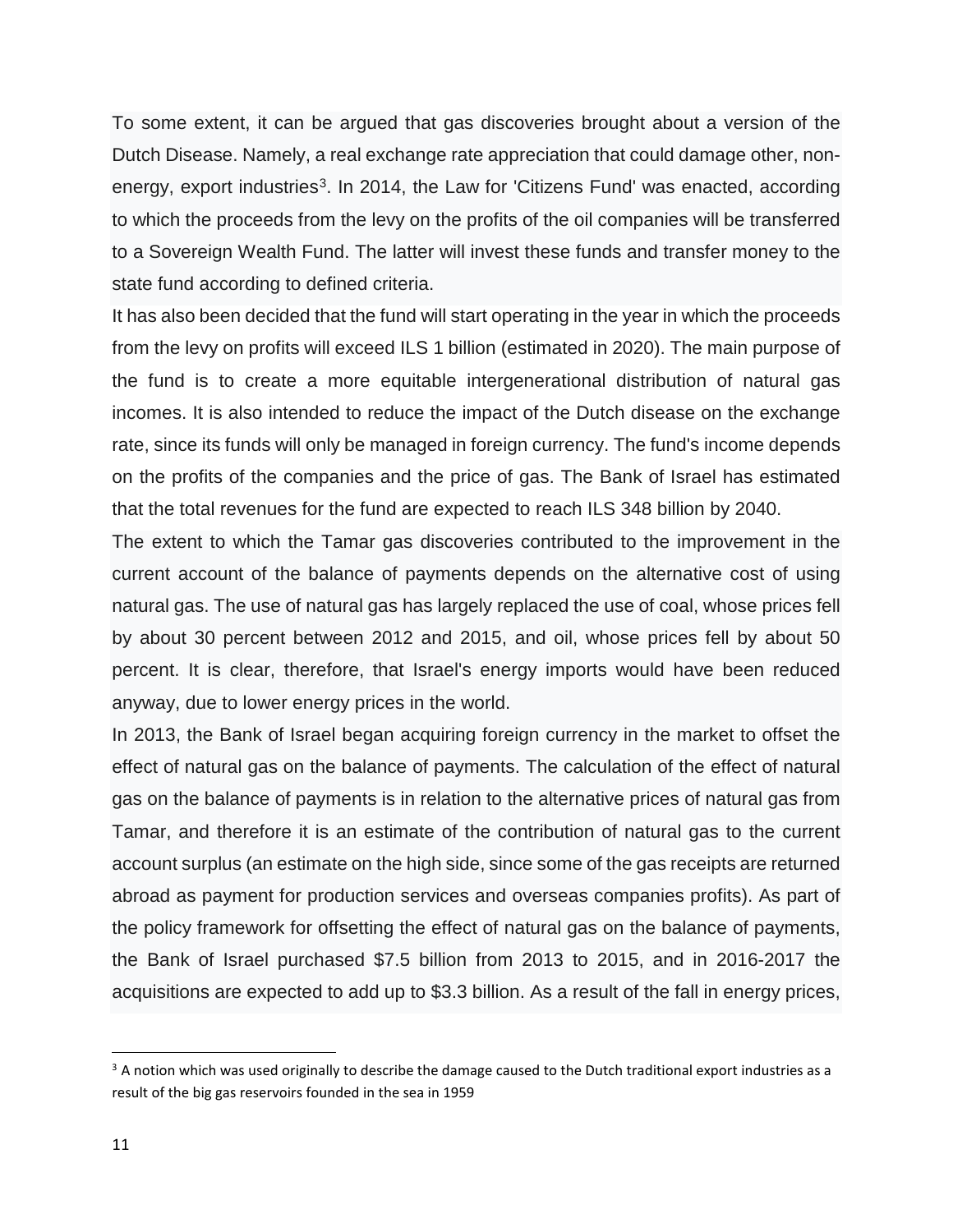ex-post the economic contribution of natural gas to the current account was not relatively high. This will of course change if and when global energy prices rise, or when natural gas exports from Israel begin.

# **2.4 Primary income**

In this account there are two main components: a. Compensation of employees, i.e. wages paid to Israelis for their work abroad (a flow that describes foreign currency inflows to Israel), or foreign workers employed in Israel (a foreign currency outflow); b. Investments income – rents, dividends, capital gains, interest, reinvested profits, etc.

At the beginning of the period under review, the primary income balance was at a deficit of 2.8 percent of GDP. The deficit rose to 6.2 percent of GDP in 2000 and then declined to stabilize at around 1 percent of GDP in 2014–2016.

The most notable changes in this account were the investments' incomes. These are volatile and dependent on financial markets, interest rates, and the like. They also depend on the volume of assets abroad of Israelis and of foreigners' in Israel, and these have changed significantly, as the surplus of assets over liabilities has grown considerably over the years. For example, the weight of receipts from overseas financial investments in total GDP has increased two-fold, from 1.6 percent of GDP in 1995 to 3.0 percent of it in 2015.

# **2.5 Secondary income (formerly called unilateral transfers)**

Secondary income describes flows for which there is no compensation for a product or service, nor do they create a liability or asset- as opposed to capital flows in the financial account. The component of secondary income in Israel is sizeable relative to other countries, although its weight in GDP is declining: in the mid-1990s, net secondary income accounted for about 6 percent of GDP, and has since declined to about 3 percent in the final years of the period reviewed.

The weight of two items has greatly diminished over the years: aid from the United States stood at 2.7 percent of GDP in the mid-1990s, falling to 1.1 percent in 2016.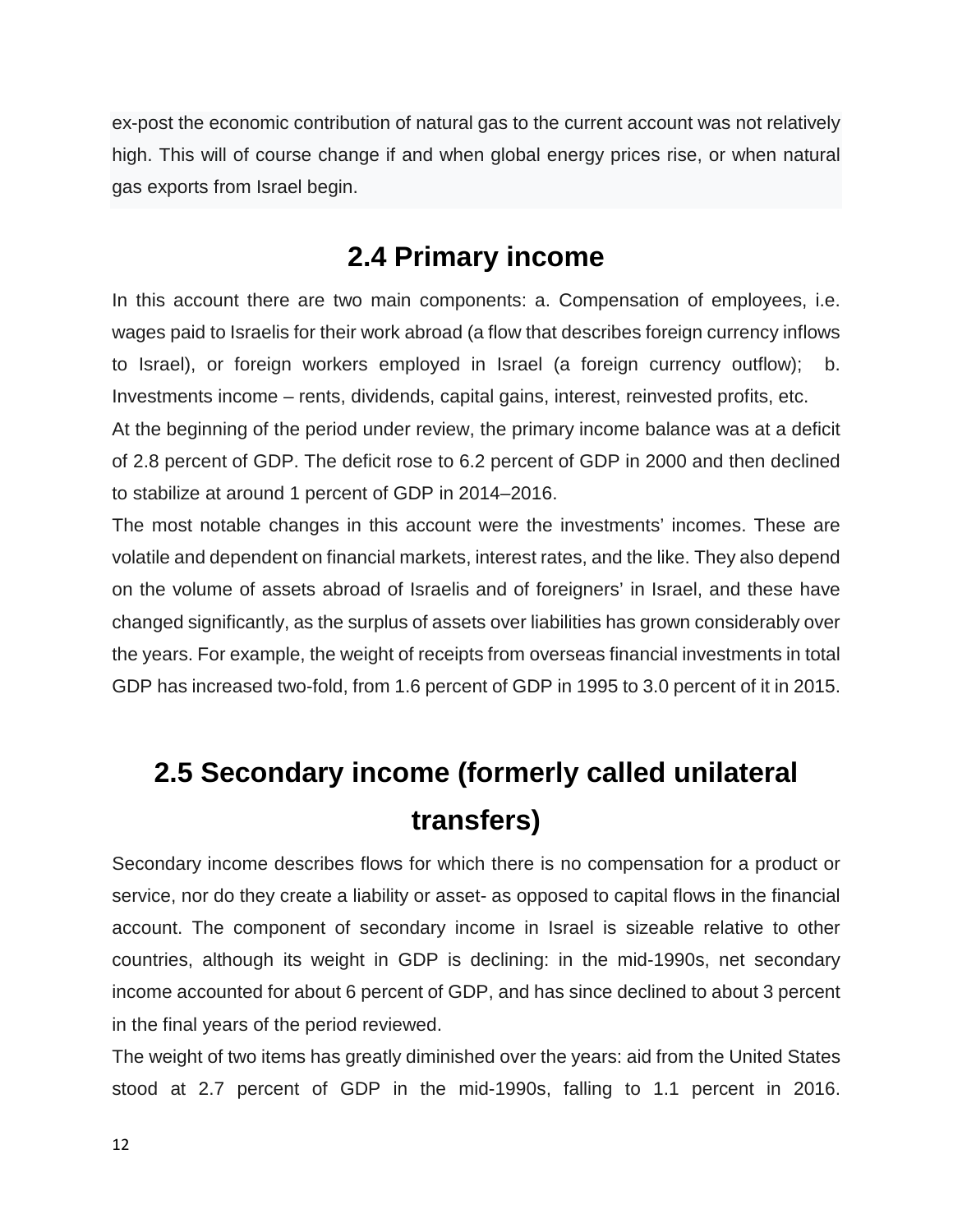Compensations from Germany fell in the same period from 0.9 percent of GDP to 0.3 percent. As for US aid - at the beginning of the period it stood at about \$3 billion a year, which was divided into military aid of \$1.8 billion and civilian aid of \$1.2 billion. Over the years, civilian aid was reduced up to its elimination in 2008, while military aid increased. An aid agreement signed with the US in 2008 stipulates that, starting in 2009, aid will reach an average of about \$3 billion per year for ten years. In addition to the amounts specified in the agreements, Israel received additional specific grants - for example, following the Iraq war in 2003, and participation in financing the "Arrow rocket" development. The increase in GDP in dollar terms has resulted in a continuing decline in the weight of US aid in domestic product. From a balance of payments perspective, most aid funds are used for military procurement in the United States, with no major impact on the current account. The question of the necessity of military assistance has often come up in the country and in the United States, as Israel is the largest recipient of aid from the US government, despite being a developed country that enjoys a large surplus in the current account of the balance of payments.

### **2.6 Investment, saving and the current account**

It is common to analyze the current account of the balance of payments also through its mirror image - the gap between national saving and national investment. If we look at the two endpoints in the period reviewed - 1995 compared to 2015 - we can see in Table 3 that the transition from a deficit to a surplus reflected a decrease of 5.5 percentage points in the investment ratio from total income<sup>[4](#page-13-0)</sup>, and a 3.6 percentage point increase in the savings ratio from total income. This means that, in terms of the accounting identity, the economy has saved more and invested less (as shares of total national income). The change in the investment-savings gap reflects the change in the current account of the balance of payments. An examination of the economic reasons for a decline in the

<span id="page-13-0"></span> <sup>4</sup> Total income is GNP at the representative exchange rate plus net transfers from abroad to individuals plus transfers from abroad to the public sector minus interest payments to abroad.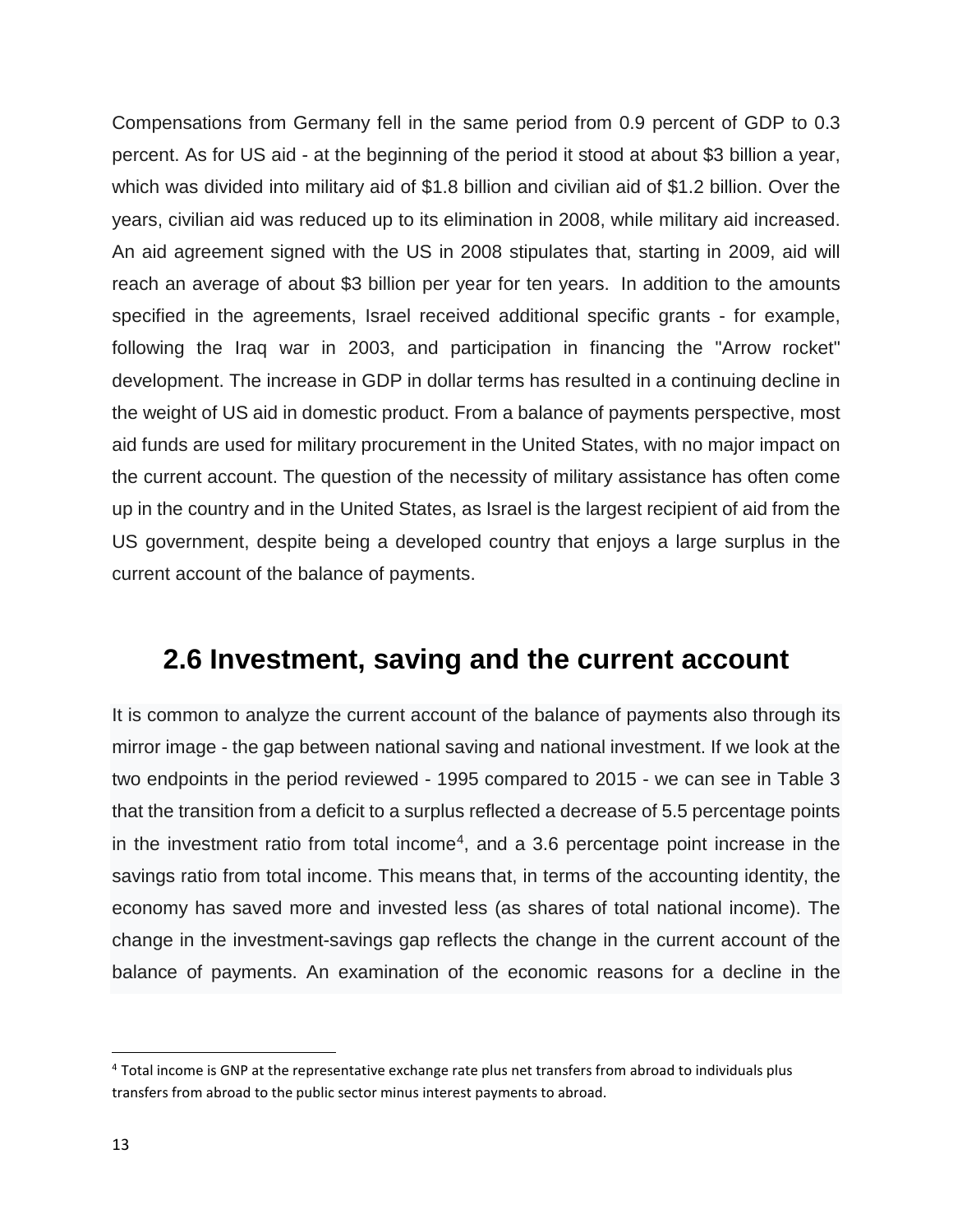investment ratio and an increase in the savings ratio can shed additional light on the trends behind the current account reversal and their potential durability into the future.

|                        | 1990   | 1995   | 2015 | Change in<br>percentage<br>point |
|------------------------|--------|--------|------|----------------------------------|
| <b>Investments</b>     | 17.7   | 25.1   | 19.6 | $-5.5$                           |
| <b>Savings</b>         | 17.8   | 20.6   | 24.2 | 3.6                              |
| <b>Private</b>         | $-3.3$ | 19.9   | 23.6 | 3.7                              |
| <b>Public</b>          | 21.1   | 0.7    | 0.6  | $-0.1$                           |
| <b>Current Account</b> | 0.1    | $-4.5$ | 4.5  | 9.0                              |

| Table 3. Investment, saving and the current account |
|-----------------------------------------------------|
| <b>Percent of total income</b>                      |

#### **Source: Bank of Israel**

The first half of the 1990s was the period of absorption of the immigration wave from the former Soviet Union. During this period, the weight of investment increased to a record level of about 25 percent of total national income. At the same time, the rate of public and private savings fell. The combination of large government budget deficits and current account deficits created, mainly in 1995-6, a phenomenon known as 'twin deficits.' In retrospect, the major deficits in this period can be understood in terms of the great economic challenge of that time - the absorption of the massive immigration wave. The increase in investment was considered then a must, in order to adjust the capital stock, including the housing stock, to the expanded population. Under the influence of the immigrant absorption process, private and public savings rates decreased.

Things began to change in 1997. Monetary and fiscal restraint policies led to a fall in domestic demand and a marked slowdown in growth. As a result of these factors, as well as due to the full effects of the wave of immigration in the early 1990s, the investment rate of total economic income in the two years 1997-1998 decreased by 2.5 percentage points. At the same time, the overall savings rate rose slightly, due to a sharp reduction in the government's budget deficit.

In 2003, the economy featured a surplus in the current account for the first time since 1990. The recession in the previous two years, which originated in the second "intifada"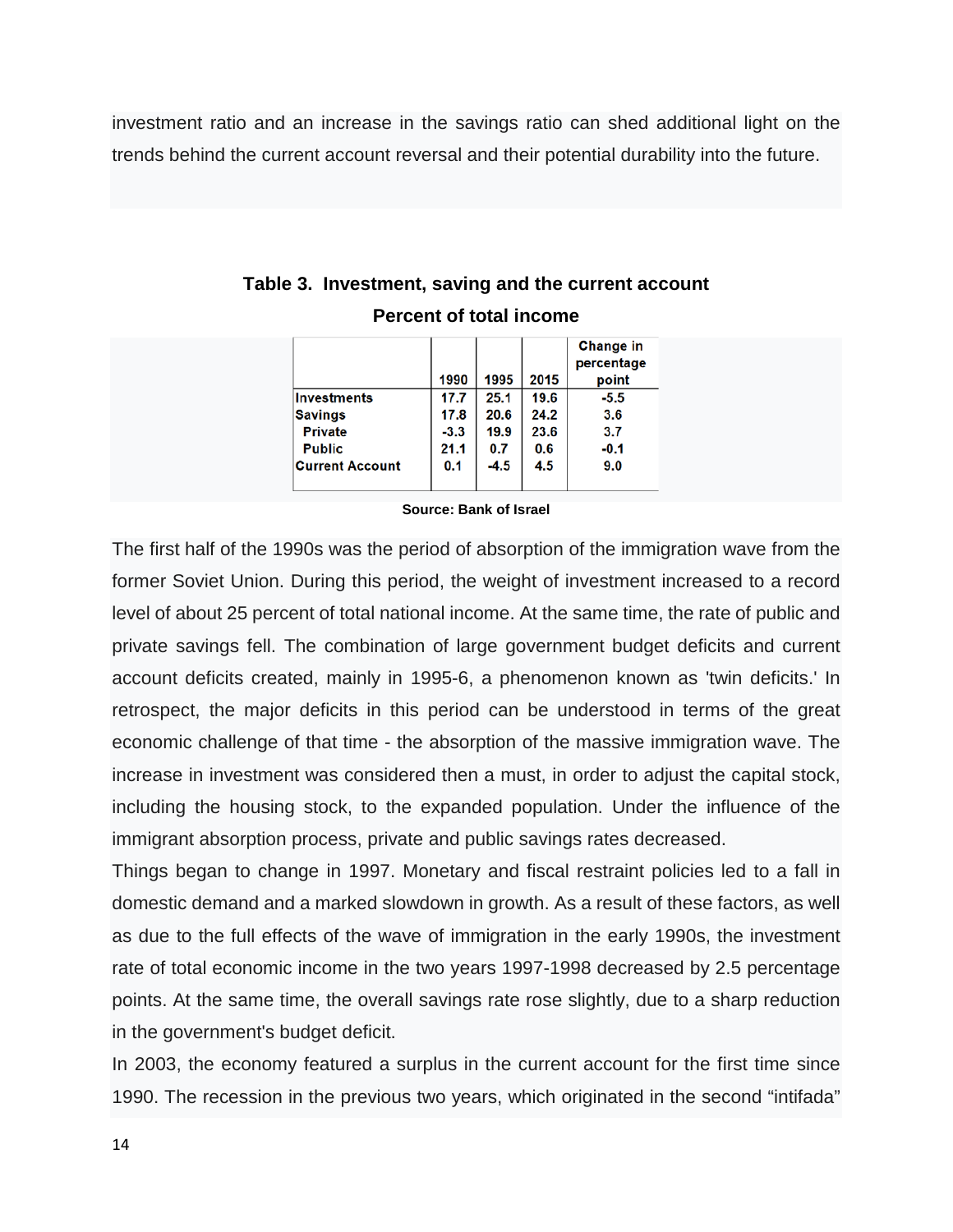and the burst of the dot-com bubble in the United States and its impact on the Israeli hightech industry, continued to reduce the ratio of investment to total income. The private savings rate offset the decline in public savings. The percentage of total investment out of national income remained stable at about 20 percent by 2015. By contrast, the savings rate continued to grow, bringing the current account surplus to 5.1 percent of GDP in 2015.

Is the above savings and investment picture different from the world? We examined the average levels of investment and savings since the beginning of the current decade, a period when the current account surplus was stabilized, relative to the United States and Eurozone countries (Figure 2). The results show that the rate of investment in GDP in Israel is similar to that in the United States and Eurozone countries, but the savings rate in Israel is considerably higher than that of the United States and higher than the average Eurozone countries, although the variance among these countries is high.

These findings seem to contradict the widely held view that the level of investment is low relative to other developed countries, but some characteristics that may change the picture should be considered: a. The level of investment in the comparison countries has declined following the most recent global crisis, and has not recovered since. Israel has not experienced a crisis during these years, which is particularly evident in housing investments. b. The level of GDP per capita in Israel is still lower than in the United States as well as the average of Eurozone countries, so we would expect a higher level of investment than these countries. c. The growth rate of the Israeli population is faster, and therefore requires more investment in houses and infrastructures.

If the economy does indeed suffer from sub-investment relative to other countries, the question still arises as to why this situation was generated, as there was no shortage of funding that could be used to increase investment. A possible answer lies in budgetary constraints regarding the level of government investment that is lower than desired, a situation that is reflected in poor transport infrastructure, high density in schools and hospitals, and the like. As for private investment, it may have been influenced by a high degree of uncertainty - a result of the security situation, and / or excess regulation and a multiplicity of bureaucratic processes. Investments were also possibly affected by the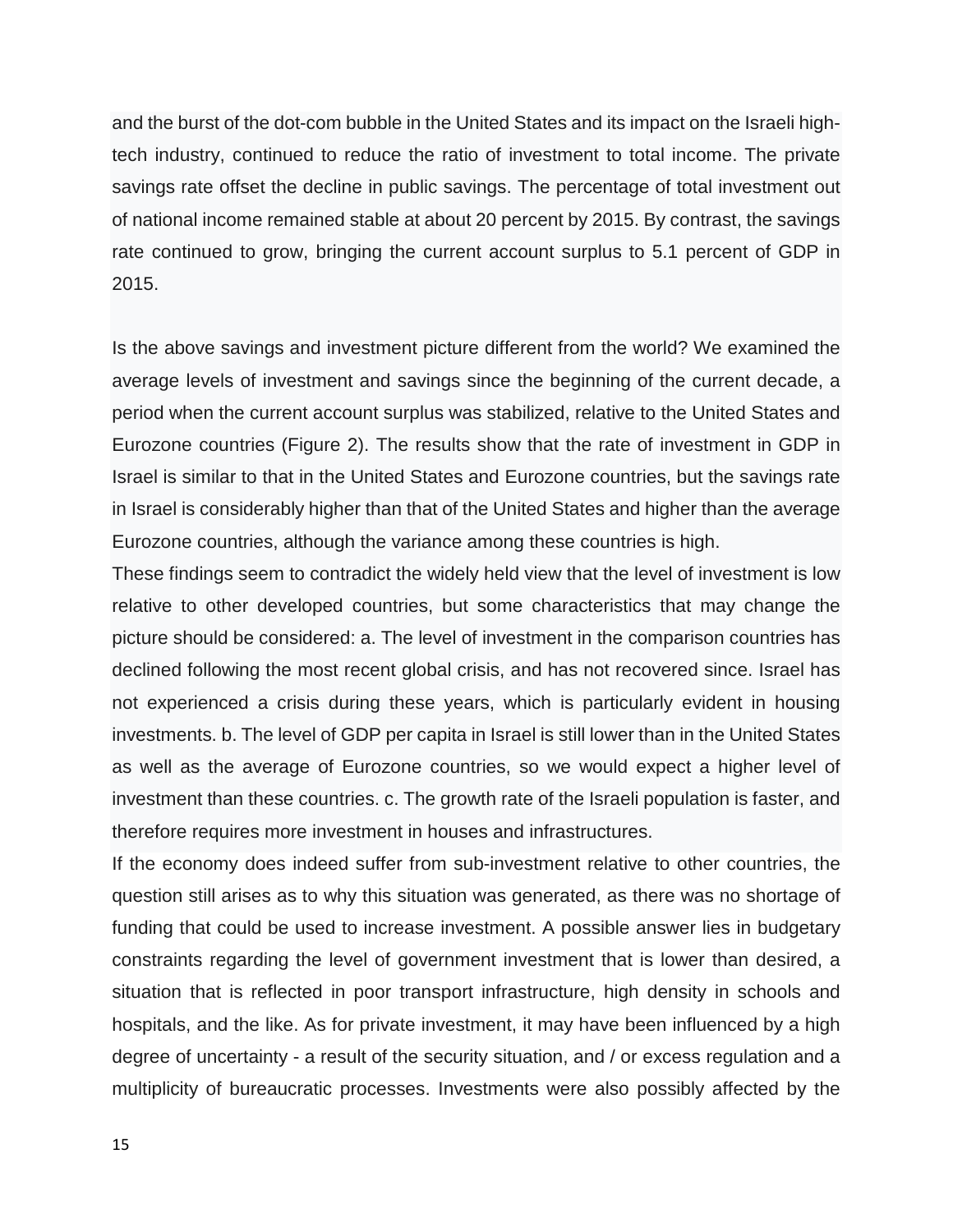growth composition: high-tech was the main growth factor of the economy, and these industries do not usually require much physical capital.

The savings rate, as mentioned, is high relative to the comparison countries. According to economic theory, saving rates depend on a wide range of factors - demographic, economic and cultural - as well as on economic policy. On the demographic factors, it is common that a high proportion of working age people in total population positively affects the savings rate. In Israel, the share of the elderly population is lower than in the developed countries, but the proportion of children is higher, and the overall dependency ratio (non-working-age population to working-age population) is high, and thus in itself does not support a high saving rate. On the economic factors, higher housing prices in Israel may create a kind of 'compulsory savings:' home buyers are usually faced with relatively high mortgage repayments, thus reducing their disposable income. Another argument is that the public's purchasing power following the fall in energy prices in recent years (gas discoveries and the decline in world oil prices) was not seen by the public as permanent, so the disposable income was not directed to consumption but to savings. As for policy factors, pension arrangements in Israel were changed in the twenty years reviewed. We had a move of the private sector to accrual pensions at the beginning of the period, followed by a shift of public sector employees to accrual pensions. Also, there was a gradual increase in the retirement age for men and women in 2004, and the beginning of mandatory pensions in 2008. These factors had probably a marked impact on savings rates in Israel.

### **Figure 2. Investments and savings share in GDP**

**Average for the years 2010-2016**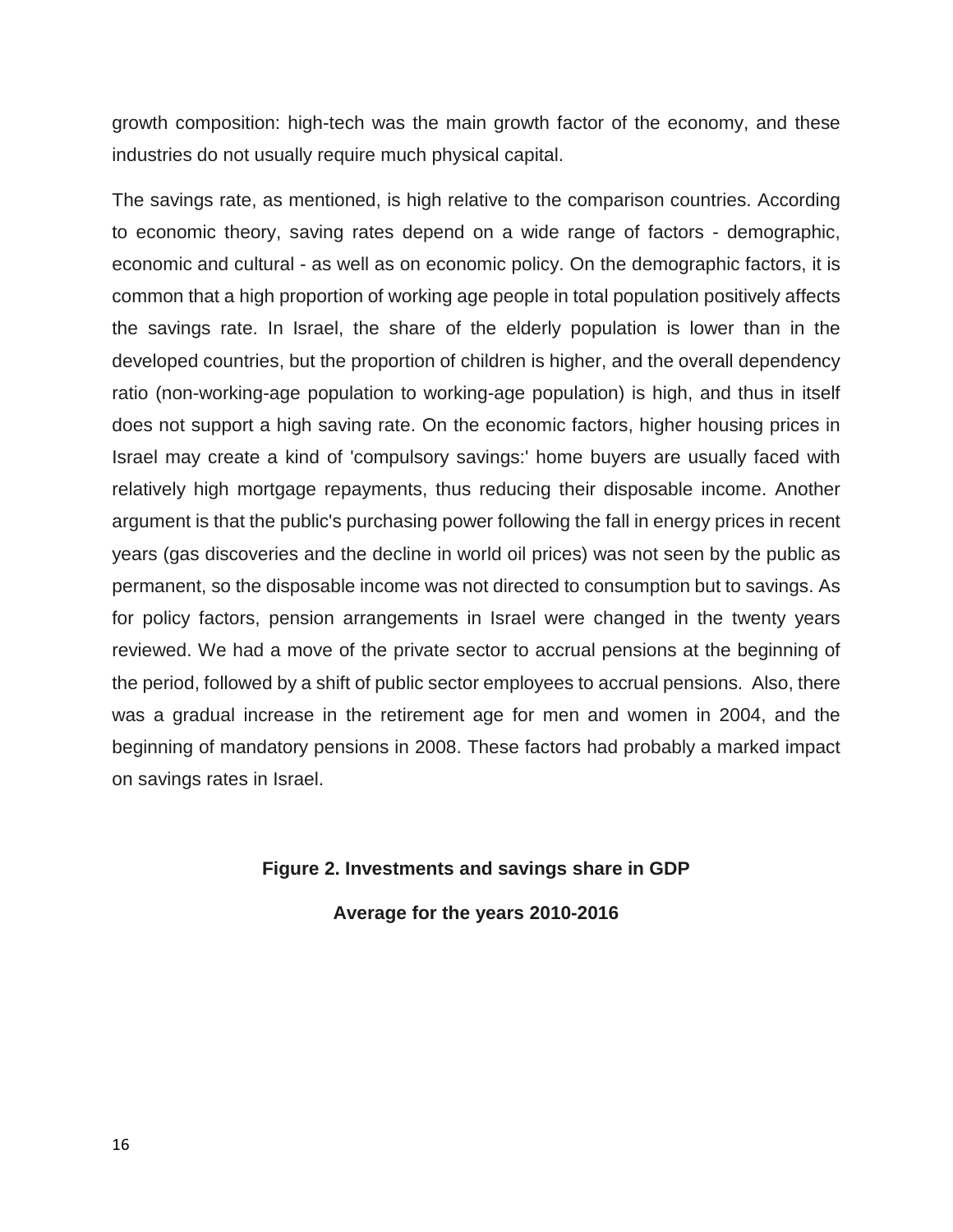

**Source: OECD, Bank of Israel**

### **2.7 Israel becomes a net lender to the rest of the world**

While the balance of payments is expressed in terms of flows, it is also important to look at the status of the economy's assets and liabilities vis-à-vis the rest of the world. A position of a current account deficit usually creates liabilities (or decreases in assets) to the rest of the world. A country with a surplus in the current account accumulates assets (or reduces its liabilities) toward the rest of the world. The balance of assets and liabilities vis-à-vis the rest of the world is therefore affected by the balance of payments movements, but also by revaluations of these balances due to changes in asset prices and liabilities and the value of currencies. The assets and liabilities of the economy toward the rest of the world are generally classified between debt instruments, such as deposits, credit, bonds, cash and foreign currency reserves held by the central banks, and investment instruments like shares and real estate.

In 1995, Israel had net liabilities to the rest of the world (international investment position, including all investment instruments), accounting for 27 percent of GDP. At that time, the country's net external debt (including debt instruments only) stood at 17 percent of GDP. The current account deficit began to decline during these years, but net liabilities continued to grow, reaching about 40 percent of GDP in 1999. The weight of external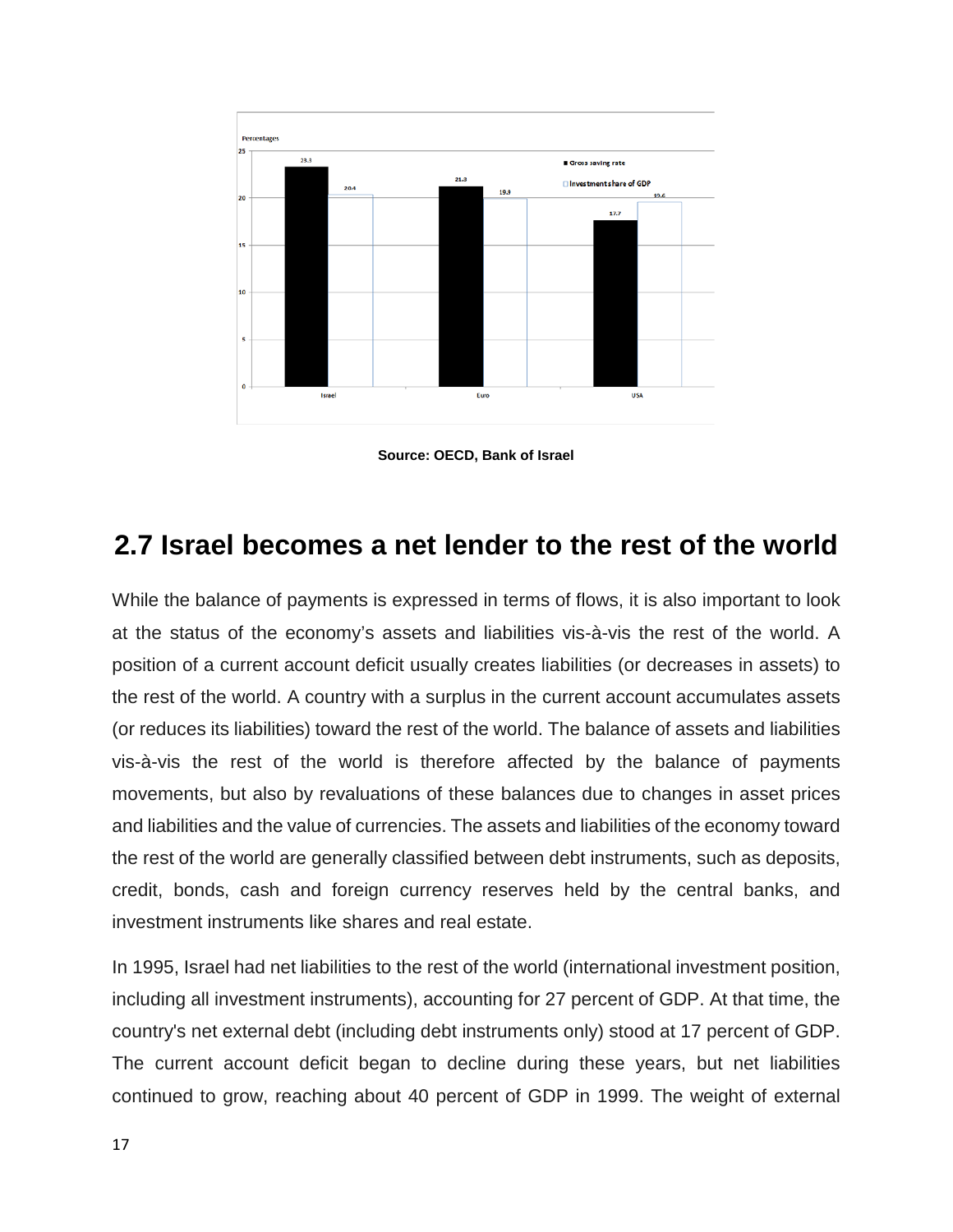debt in GDP had already begun to decline during these years, against the background of the real appreciation of the shekel. The transition to surplus in the current account in the beginning of the 2000's accelerated the decline in the weight of net liabilities, until it reached a surplus in 2006. Net assets reached a level of 34 percent of GDP in 2016.

From 1995 to 2016, Israel's net assets vis-à-vis the rest of the world increased by \$135 billion. Overall, the current account surplus and capital account<sup>[5](#page-18-0)</sup> together account for about 75 percent of the increase in the balance of assets. The remainder is accounted by the revaluation of asset balances and liabilities due to price changes and exchange rates<sup>6</sup>.

In terms of net asset composition, the most notable change was the large accumulation of foreign exchange reserves in the Bank of Israel: these increased from about \$7 billion in 1995 to \$98 billion at the end of 2016.

Israel is in a relatively small group of countries characterized by such a large surplus of assets on net international creditor position, with Norway, Saudi Arabia, Switzerland, Japan, Germany and the Netherlands. These countries, as a rule, have a very high level of per capita GDP, and some of them have accumulated surplus assets thanks to exports of oil or natural gas.

# **3 The financial account**

The balance of payments financial account describes the capital flows for which there is no compensation for a product or service, including payments for capital and labor. The movements in the financial account create an asset or liability of the economy towards the rest of the world. The main components of the financial account are direct

<span id="page-18-0"></span> <sup>5</sup> The capital account represents mainly capital flows related to immigrants. They are not part of the current account, nor the financial account.

<span id="page-18-1"></span><sup>6</sup> We disregard statistical discrepancies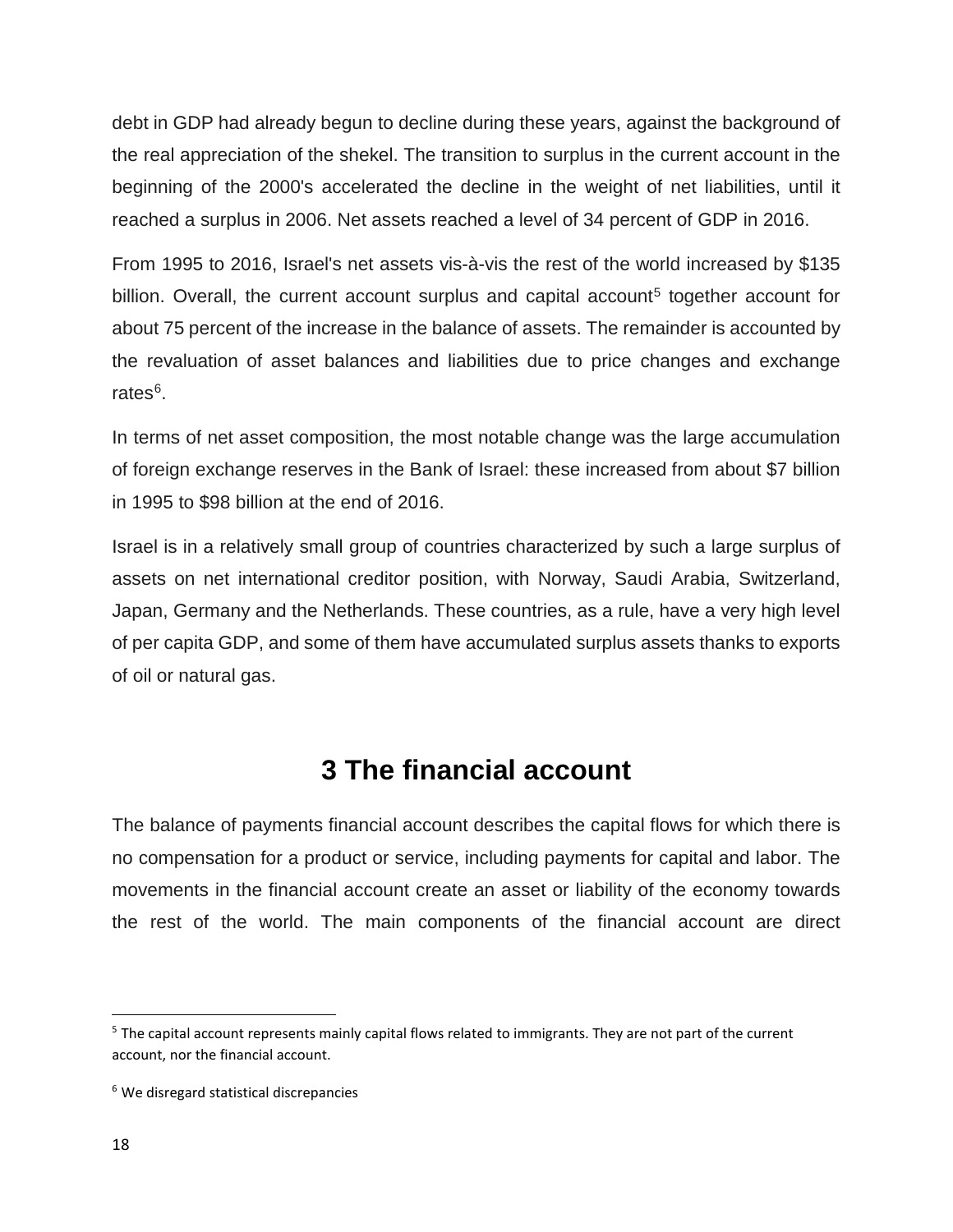investments, the investments in securities, other investments (deposits and credit types) and the change in the central bank's foreign currency balances.

The balance of payments financial account is largely a mirror image of the current account, so if the current account went from a deficit to surplus, then the financial account went from surplus to deficit, which means that Israel has become a net investor in the rest of the world. However, the changes in the financial account went far beyond the change in the overall balance sheet: capital flows to and from Israel changed their order of magnitude. For example, direct investment by foreign entities in Israel increased from \$1.4 billion in 1995 to \$11.5 billion in 2015, and investments in Israeli securities portfolios increased from \$154 million to nearly \$10 billion a year. These changes were the result of globalization and intensification of international capital movements, the flourishing of the local high-tech industry, an improvement of Israel's political and economic status, foreign exchange market liberalization and economic policy.

One conclusion from the analysis is that contrary to popular opinion, which emphasizes the influence of overseas investors on financial capital flows and the exchange rate, we find that Israeli investors' weight was much greater.

### **3.1 Liberalization of financial markets**

Like several other small open economies, liberalization processes in the financial markets in Israel began in the late 1980s, after the economy recovered from the inflationary episode of the first half of the decade and shifted toward economic stabilization. A previous liberalization attempt, in 1977, failed because of disastrous macroeconomic conditions, and the withdrawal from that liberalization attempt was rapid. In contrast to the 1977 liberalization program, a gradual reform strategy of the measures was chosen at this time. The first phase was the abolition of the restriction on long-term capital imports by Israelis. In the second stage, long-term capital export restrictions were eliminated, first on financial investments and then on direct investments by the business sector. Shortterm capital flows were still limited, due to concerns about financial stability.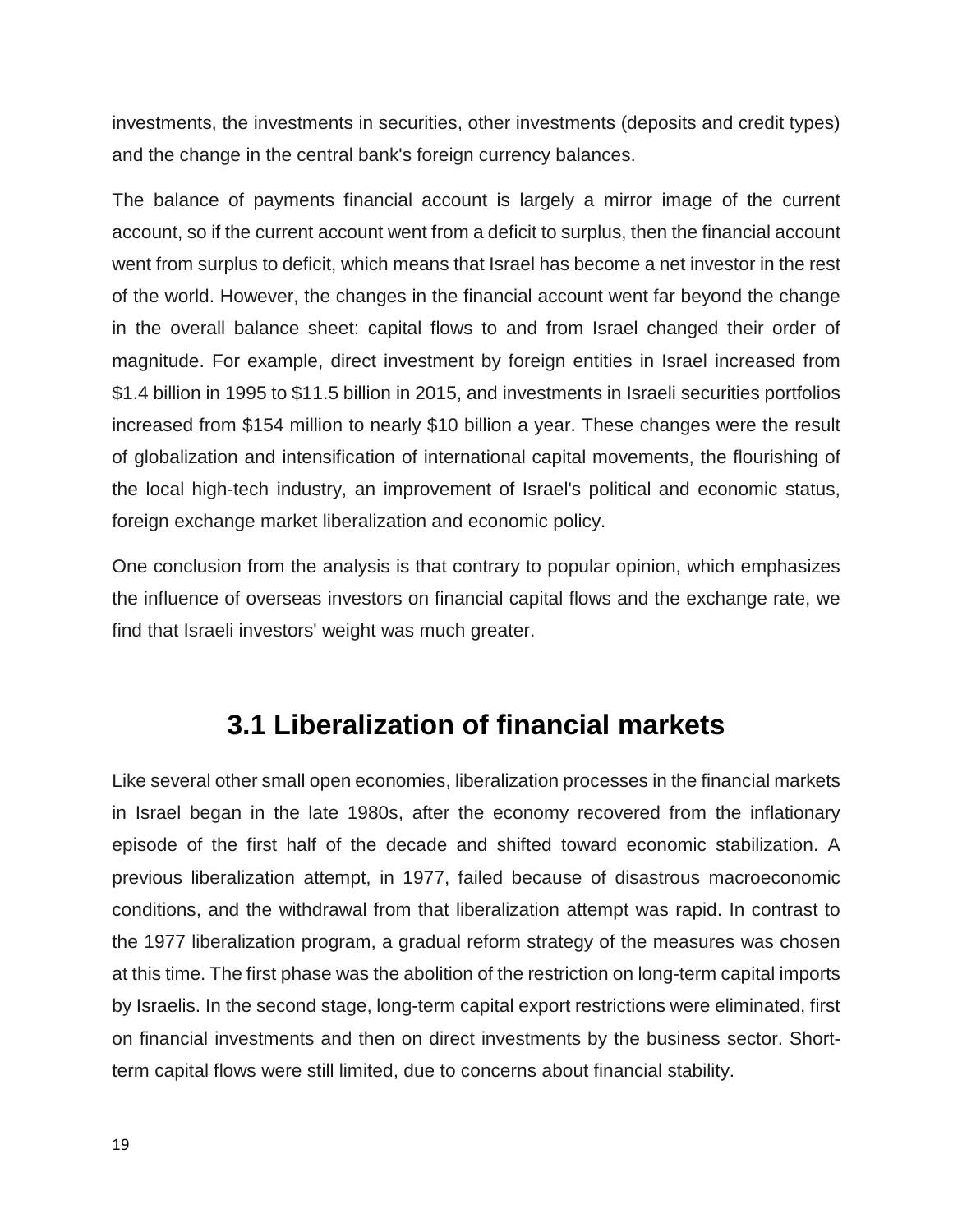Formal liberalization was announced in April 1998. The headline of the joint Ministry of Finance and the Bank of Israel's press release summarizes the following: "All foreigncurrency restrictions on households and the business sector are abolished, except for those applicable to institutional investors and derivatives transactions of nonresidents." During this period there was tax discrimination on overseas investments and this was not eliminated. The fear of a rapid capital flight from the country also prevented the restriction from institutional investors at this time, which was completely removed only in 2003.

It should be noted that on the eve of the liberalization announcement, there were almost no restrictions on foreign residents' activities, except for restrictions on short-term investments and derivatives. Direct investments by nonresidents were not limited, including real estate investments and long-term securities investments.

The early estimates were that opening all channels would result in a marked increase in capital flows in both directions, an increase in exchange rate volatility and a growing exposure to macroeconomic shocks. Of these assessments, it can be asserted, with the benefit of hindsight, that the first was indeed fulfilled, but of course, it must be taken into account that in the background other factors also worked beyond liberalization. The assessment of the exchange rate volatility was not really met, and in the case of increasing exposure to shocks, it probably materialized in part toward the end of the period.

# **3.2 Foreign Direct Investment (FDI)**

As mentioned above, there were no restrictions on direct investment by foreign entities in Israel, and yet their level was relatively low in the first half of the 1990s. In 1995, these investments stood at about 1.3 percent of GDP. Globalization was still in its infancy, and the volume of direct investment relative to GDP in Israel during this period was no different from the global average and lower than for emerging markets in Asia.

The combination of globalization progress and the rapid developments in the high-tech sector boosted direct investment in Israel to about 6 percent of GDP in 2000, on the eve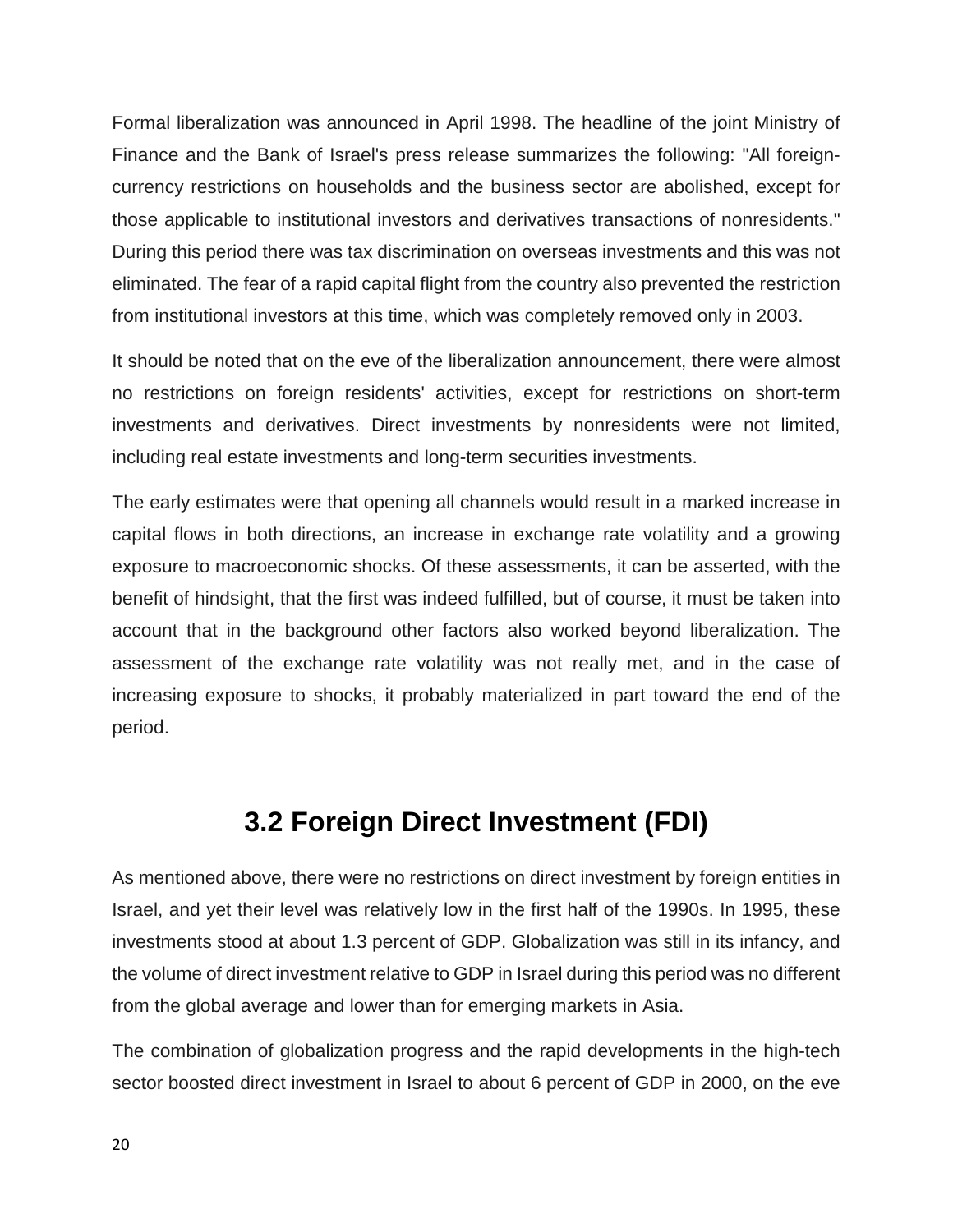of the Nasdaq bubble burst in the United States. Foreign direct investment in Israel exhibited relatively high volatility - the result of a number of large Israeli companies' exits or sale to overseas investors. In both the 2001 episode of burst in the Nasdaq bubble and in the global financial crisis of 2009, the volume of direct investments in Israel declined. Among the most prominent foreign investments in Israel in our sample period were the establishment of a major computer chip factory in Kiryat Gat by Intel, the acquisition of Iscar by Berkshire Hattaway, and Google's acquisition of Waze.

As mentioned, liberalization in the foreign currency market also opened to Israelis the possibility of FDI outflows. The fear that Israelis would massively transfer their savings abroad did not materialize, and in most years the volume of direct investment by Israelis abroad was lower than that of foreign investment in Israel. Out of the investments abroad by Israeli entities, we find the pharmaceutical company Teva, which acquired foreign companies by sizeable amounts.

# **3.3 Exchange rate policy, monetary policy and shortterm capital flows**

Short-term capital flows consist mainly of investments in securities, deposits and the undertaking of various types of credit. These movements are particularly sensitive to business cycles, risks and economic policies. As previously indicated, most of the restrictions on capital movements were removed by 1998, when inflation was still relatively high, and the exchange rate moved along within a crawling currency band.

For the purpose of analyzing capital flows, we use the following conceptual framework. Let us define:

FA - the surplus in the financial account except the change in foreign currency reserves. (i.e., a positive FA indicates net capital inflow).

CA - The current account balance.

DR - The increase in foreign exchange reserves in the central bank.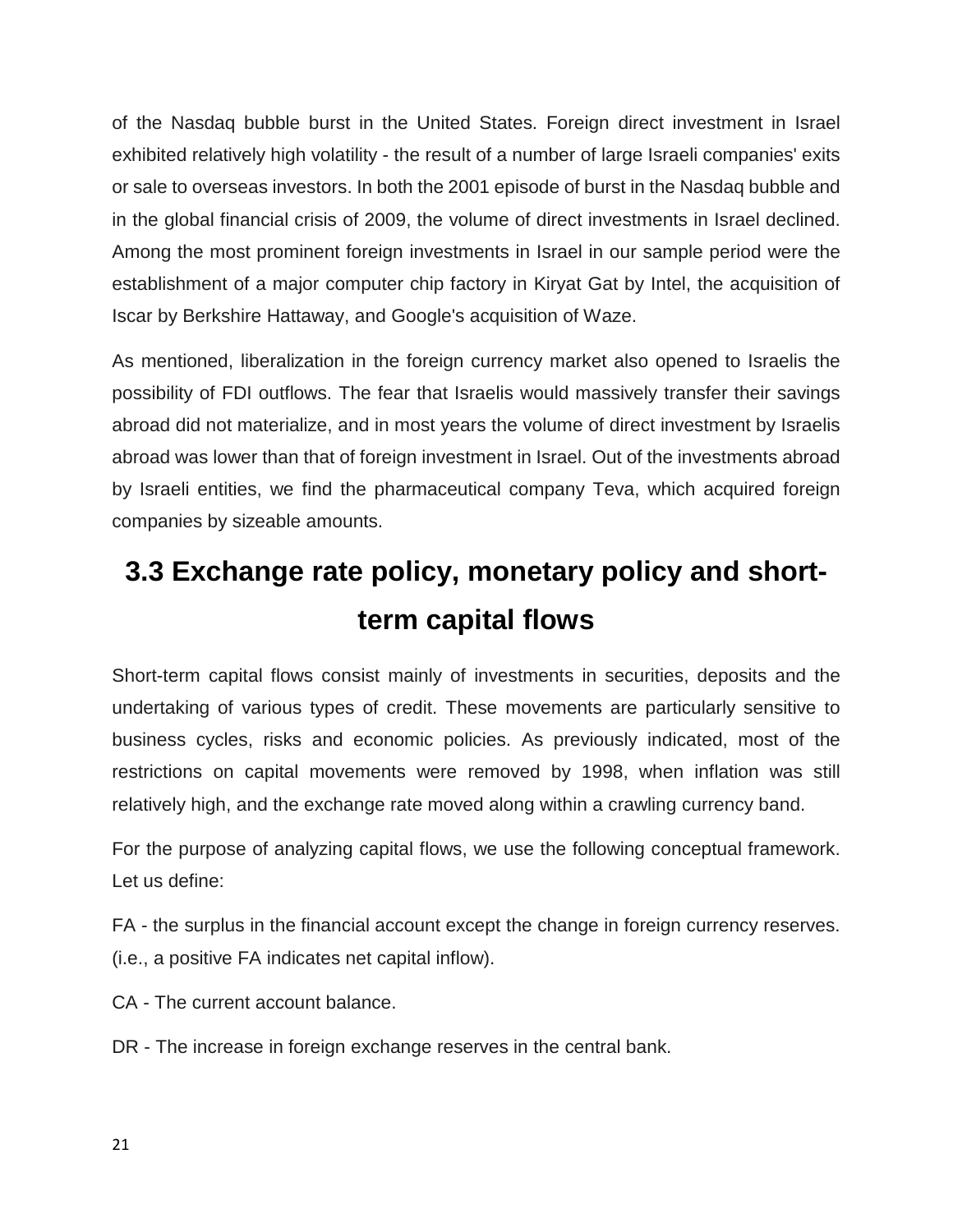Proper balance of payments accounting ensures that, assuming away errors and omissions, the following equality is maintained:

### $FA = DR - CA$

The period from 1995 to 2016, was divided into five subperiods (or episodes) according to the prevailing characteristics of capital flows. As Figure 3 shows, net direct investment did not affect the trends of total capital flows, so in fact movements in FA mainly reflected short-term capital flows. We turn now to a discussion of each one of the episodes.



**Figure 3. The financial account**

**Source: Central Bureau of Statistics**

**Episode 1: From the second half of the 1990s to 2002- current account deficit and capital inflows**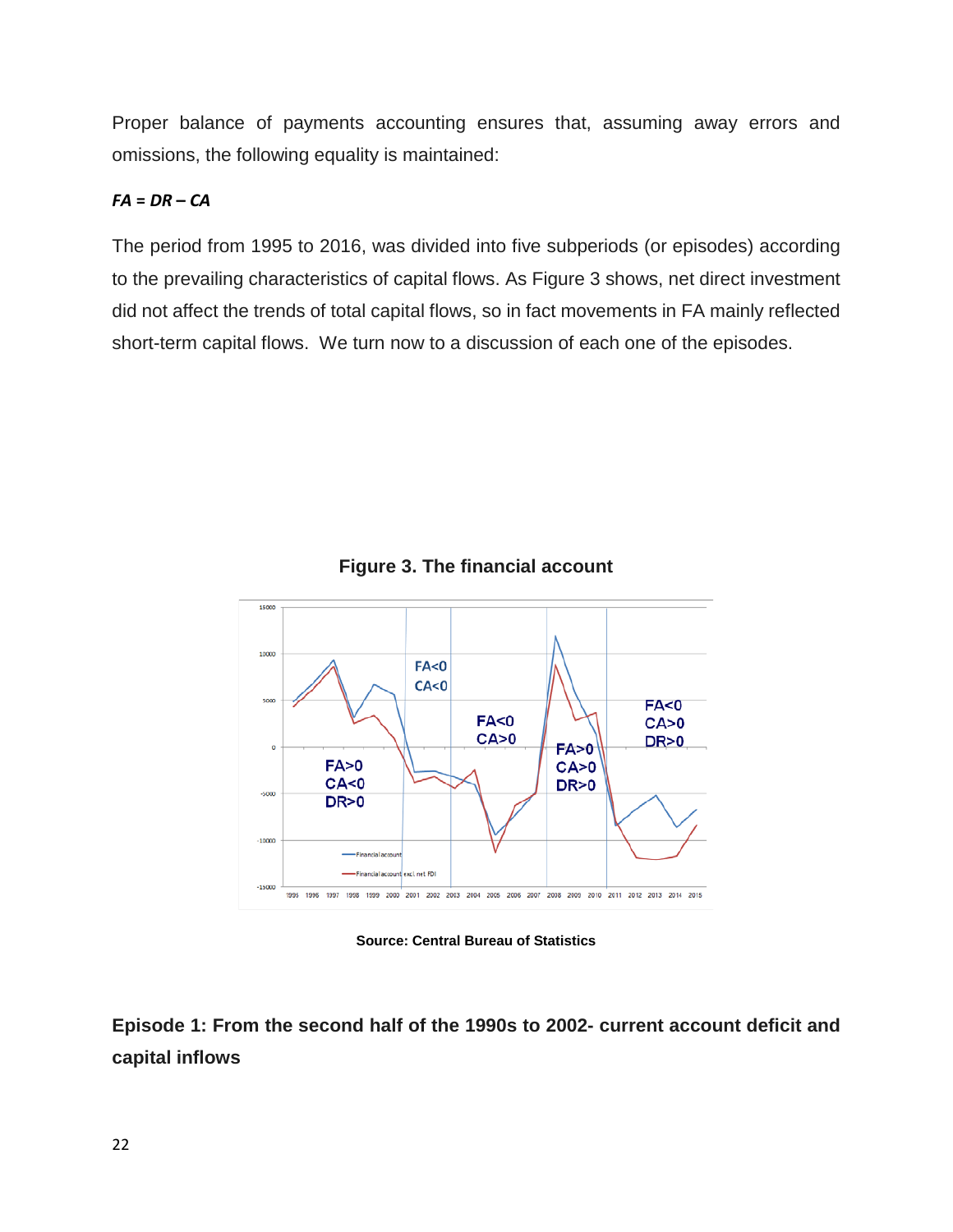Monetary policy in these years was intended to curb inflation. As mentioned above, restrictions on capital flows have gradually been removed, the high interest rate spreads between domestic and foreign interest rates remained high. This attracted capital inflows and the Bank of Israel was forced to defend the lower limit of the crawling currency band by purchasing foreign currency from the public. In order to sterilize the effect of the purchases on the money supply, the Bank of Israel issued an increasing amount of shortterm T- bills. In 1996-1997 foreign currency reserves increased as a result of the Bank of Israel's purchases to about \$12 billion, i.e. more than doubled in that short period of time. Basically, this episode illustrated once again the well-known "impossible trinity" from the existing literature: a situation in which relatively free capital flows have a hard time to coexist with a semi-fixed exchange rate and a relatively autonomous domestic monetary policy. Eventually, the authorities started to increase the amplitude of the exchange rate band, thus moving toward a semi-flexible exchange rate regime. At that time, imposing restrictions on capital flows were considered, but eventually the widening of the exchange rate band made this redundant. It was expected that by expanding the width of the currency band, investors will probably see an increased degree of exchange rate risk in their activities, thus probably reducing the attractiveness of short-term speculative flows

It turns out that most of the short-term capital inflows during this episode originated from domestic players. That is, domestic corporations found it attractive to borrow from banks in foreign currencies, at relatively low interest rates, and banks "imported" the funds for these loans from abroad. In the late 1990s, foreign currency credit reached about 35 percent of total credit in the economy. Looking at foreign investment, for example in government bonds and Treasury bills, we can see that in the second half of the 1990s, they did not exceed one percent of the total stock of bonds and Treasury bills. No doubt, at that time the domestic business sector took a significant degree of exchange rate risk. Most probably, the business sector assumed that the risk of sharp currency depreciation was not high at that time.

Even when considering global crisis events, such as in 1998 - when Russia defaulted on its debts, the LTCM hedge fund collapsed, and there was a sharp reduction in capital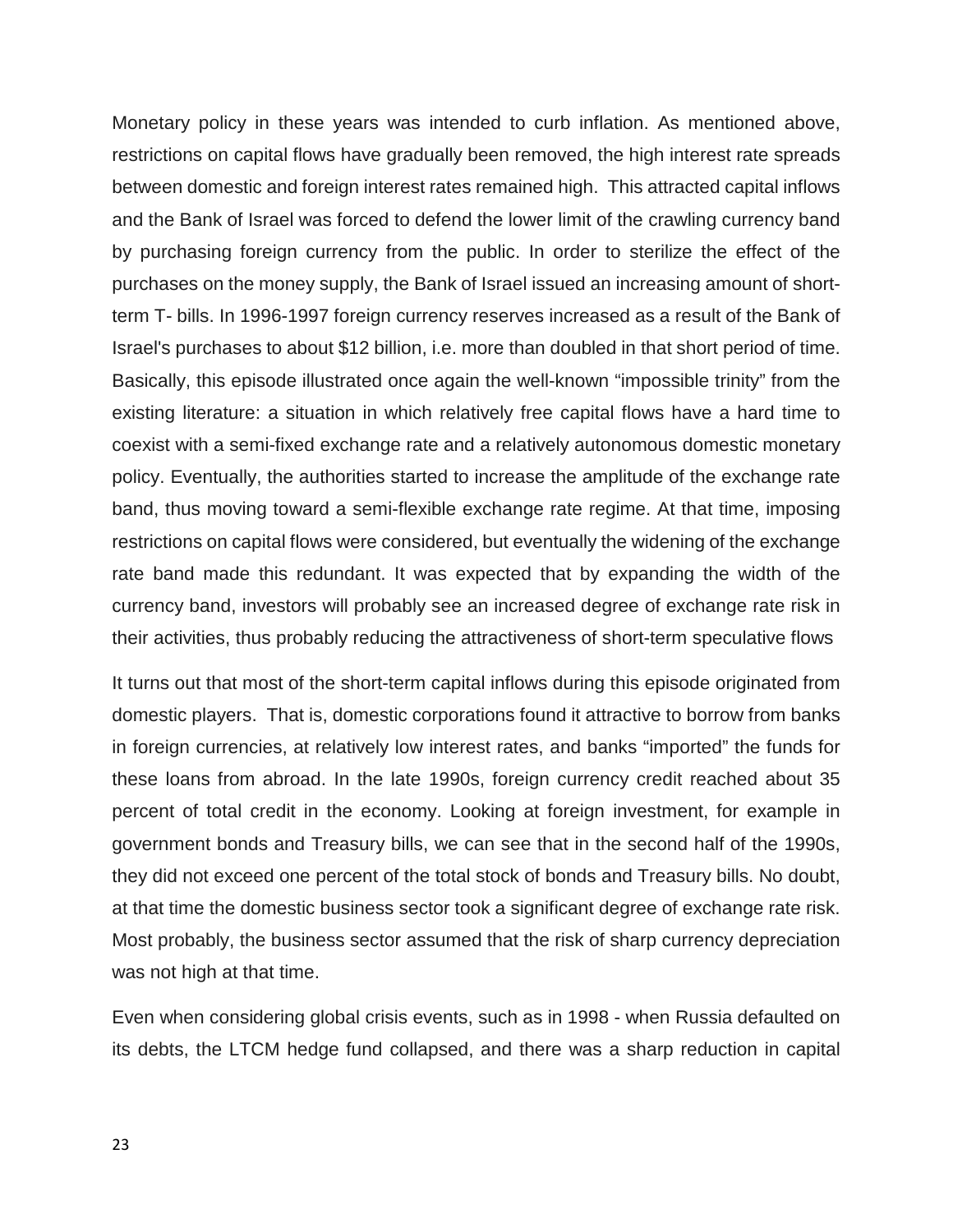inflows to emerging market economies, most of Israel's capital inflows remained unchanged due to their high dependence on local businesses.

In summary, episode 1 was typical of many emerging economies, facing the "capital inflows problem" (analyzed by Calvo, Leiderman and Reinhart (1996)). While Israel was not part of the global emerging markets crisis, the degree of vulnerability was high, mainly due to the mismatch between the currency denomination of assets and liabilities in the balance sheet of many corporates. A sharp depreciation of the shekel during this period could have caused many business entities to fail to meet their foreign currency debt repayments, with negative implications for the soundness of the banking system.

### **Episode 2: Recession and a rise in country risk**

In 2001, the financial stability of the economy deteriorated as a result of a combination of two events: the burst of the Nasdaq bubble and a sharp deterioration of the security situation in Israel. The recession led to a rapid increase in the government's budget deficit and in public debt, together with a marked depreciation of the shekel. The credibility of economic policy weakened during this period, and households and business entities diverted some of their investments abroad. The central bank did not intervene in the foreign exchange market, but responded through monetary policy. The sharp depreciation of the ILS during this period changed the exchange rate risk perceptions of economic agents, who gradually reduced their exposure to foreign currencies.

### **Episode 3: Current account surplus and an increase in overseas financial investments**

In the second half of the first decade of the 2000s, international financial market integration processes accelerated. Institutional investors began diverting a growing portion of their financial investments abroad, a phenomenon perceived by many as indicating that at least some of the home bias<sup>[7](#page-24-0)</sup> had been reduced. The leap was in 2005: Investments in securities abroad reached \$8 billion (in terms of flow), compared with about \$3 billion in the previous two years.

<span id="page-24-0"></span> $<sup>7</sup>$  Home bias describes the tendency of investors to prefer their local markets, which are more familiar</sup>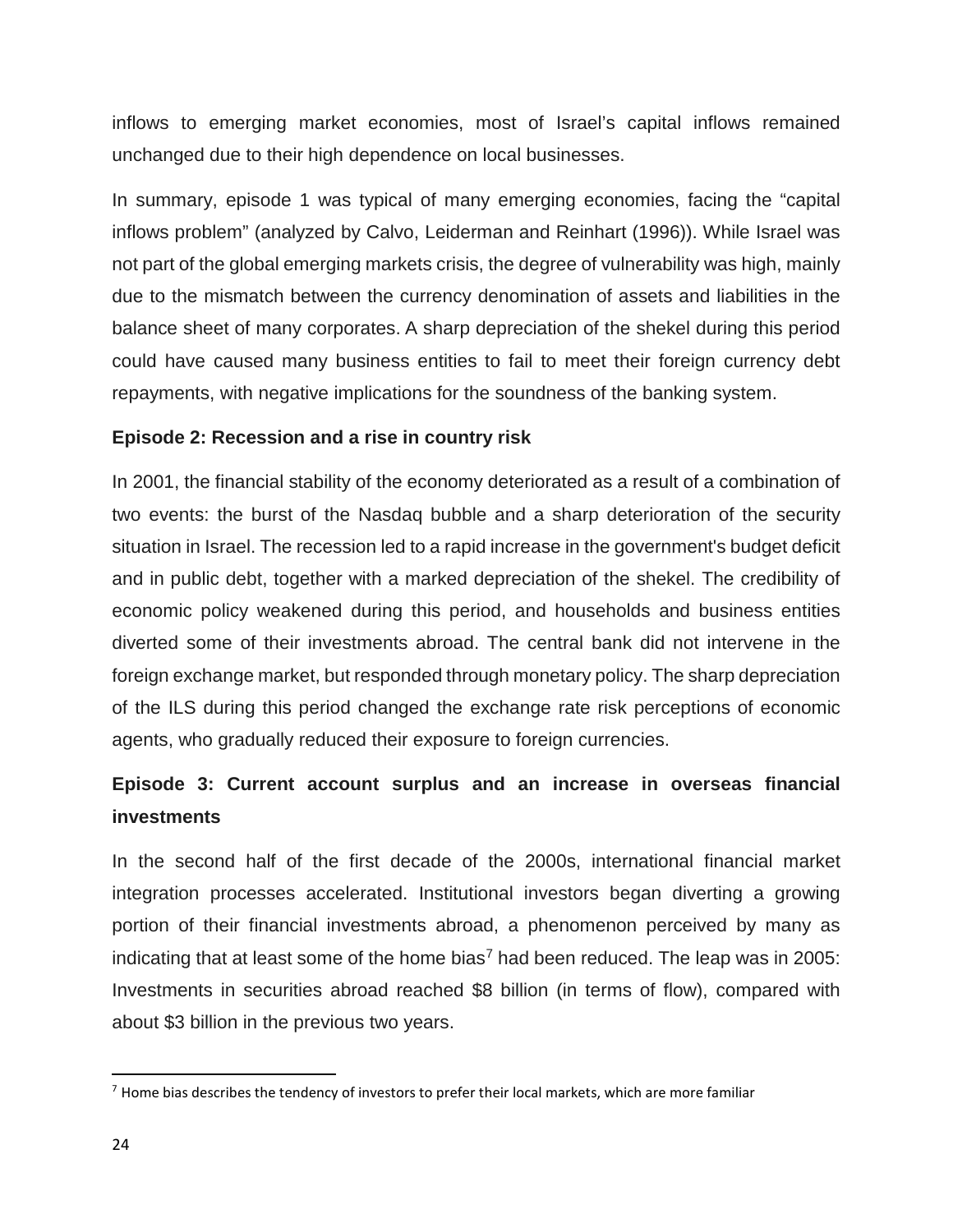The central bank's interest rate during this period was similar to the Fed funds rate, and in part of the period it was even lower. At the same time, the yield curve in Israel was steep, so foreign investors showed interest in investing in shekel bonds, but actual inflows were relatively low.

#### **Episode 4: Global Crisis, Major Foreign Exchange Purchases of the Bank of Israel**

The global financial crisis of 2008 posed a new challenge for policymakers - how to deal with foreign currency inflows that did not necessarily reflect a surplus in the current account. These capital movements were, partly at least, the result of an increased resilience of the Israeli economy - including the banking and financial systems - to the world's turmoil. Against this background, the Bank of Israel returned to foreign currency purchases, for the first time since 1997, with a view to moderating the real appreciation of the shekel, at least in the short term. In March 2008, the Bank of Israel announced a plan to increase foreign exchange reserves to \$35-40 billion through a \$25 million purchase per day.

Although Israeli investments in foreign securities portfolios continued during this period, this time, due to the continued strengthening of the shekel, institutional investors chose not to significantly increase their exposure to foreign currency through currency hedging operations, made through foreign and domestic banks. Buying overseas securities while hedging the currency is equivalent to taking foreign currency credit for the purpose of acquiring overseas securities, which means import of capital in parallel with capital exports, and therefore should not affect the exchange rate. The side effect of the hedging operation was large purchases of T-bills by foreign banks. (In the exchange swaps, the foreign bank gives foreign currency and receives ILS, the foreign bank buys T-bills with the ILS he received. At the end of the transaction, the foreign bank sells the T-bills and convert the ILS back to foreign currency at a predetermined exchange rate). In 2011, foreign investors held more than one-third of the T-bills balance. It is difficult to know which part of the T-bills acquisitions was part of the foreign exchange swaps transactions carried out by foreigners and what part was their real exposure to the ILS. It is reasonable to believe that most T-bills purchases was part of a currency swap transactions, meaning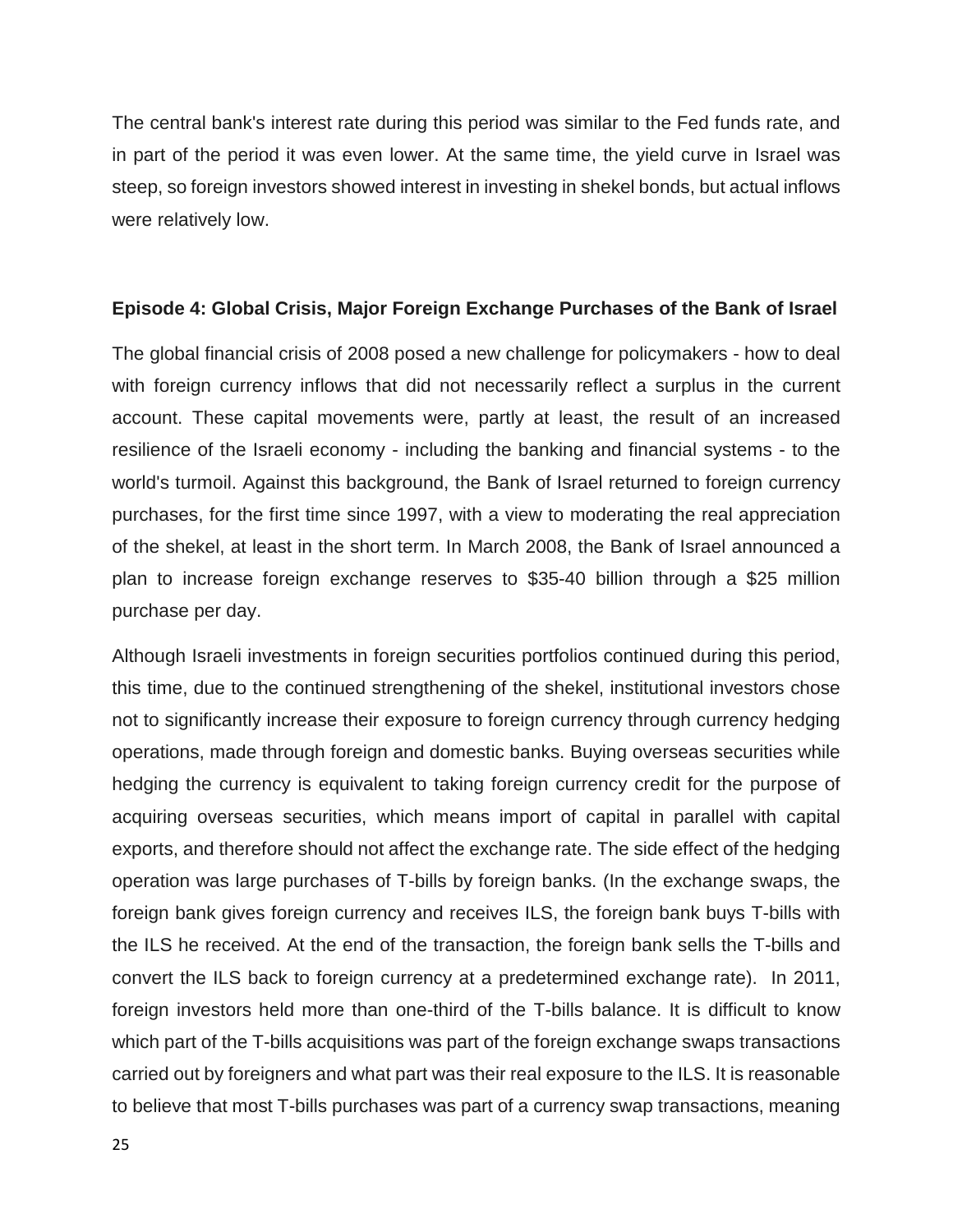that foreign banks did not expose themselves to the ILS, rather than took advantage of the local need for foreign currency liquidity (high basis swap spreads $8$ ).

This spread gives foreign banks the possibility of low-risk profit (in this case - the risk of the issuer of the T-bills). In July 2011, the Bank of Israel abolished the tax exemption for nonresidents for their investments in short-term debt instruments, and also imposed a liquidity requirement on swap transactions. As a result, foreign holdings in T-bills gradually diminished. Therefore, it can be estimated that most foreign purchases of Tbills during this period were not for "speculative" purposes.

### **Episode 5: Increase of current account surplus and capital outflows; The Bank of Israel continues to purchase foreign currency.**

Over the period, the surplus in the current account of the balance of payments increased as a result of a decrease in the cost of energy imports. Institutional investors channeled a growing portion of their overseas savings, but continued to partially hedge the currency so that their foreign exchange exposure remained fairly stable. The appreciation pressures on the ILS intensified and the central bank continued to increase its foreign currency reserves, and lowered its policy rate to almost zero.

## **4 Conclusions and the outlook ahead**

Against the backdrop of sound macroeconomic policies in the last two decades, the ongoing improvement in the current account of the balance of payments has contributed to strengthening the economy and reducing its vulnerability to shocks. Even during periods of major geopolitical stress and/or external crises, we have seen no massive outflow of foreign currency or speculative attacks on the ILS.

Among the key findings from this research are:

<span id="page-26-0"></span><sup>&</sup>lt;sup>8</sup> Intuitively it can be explained by interest rate on the USD in the local market, that is higher than the interest rate on the USD in the USA.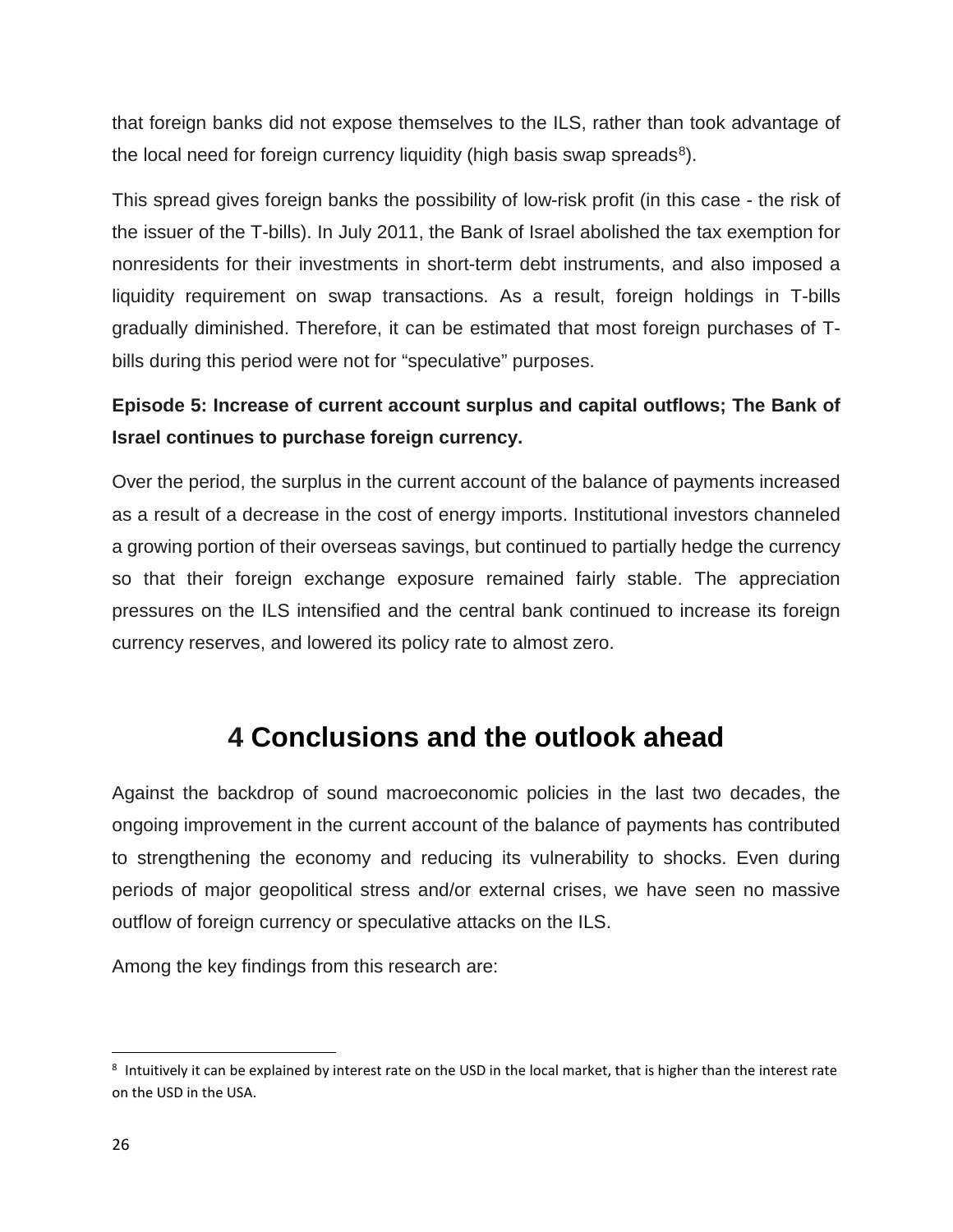- The current account reversal, from deficits to surpluses, in the period reviewed was the result of global factors, such as the accelerated growth of world trade and in particular the global boom of high-tech industries, along with local factors, including a shift to a more disciplined and sustainable macroeconomic policy.
- The consolidation of the surplus in the current account occurred alongside a real appreciation of the shekel for much of the period under study.
- In terms of national savings and investment, the improvement in the current account reflected a decrease in the investment rate and an increase in the savings rate out of total economic income. Internationally, Israel's relatively high savings rate stands out, while the investment rate is similar to that of developed countries.
- The fall in world energy prices and the production of natural gas from the Tamar reservoir had a significant impact on the large current account surpluses starting in 2013. Among these two factors, the effect of lower energy prices was the dominant one.
- At variance with other country cases, domestic Israeli investors had a crucial role in determining the strength and direction of short-term capital flows recorded in the financial account. The direction of these capital flows has changed over the years, starting with tight domestic monetary policy and capital inflows via domestic borrowing in foreign currencies, and on to a situation of private sector capital outflows, mainly by institutional investors in the second half of the first decade of the 2000s.
- Of the various episodes in the financial account in the last two decades, only in the second half of the 1990s (episode 1) we witnessed a clear case of the "hot money" phenomenon, including intensive activity of carry trade players, in the backdrop of a high domestic-foreign interest rate differential.
- Over time, institutional investors increased their exposure to overseas investments, and the extent of currency hedging their positions changes frequently over time, and has become a key factor in determining the exchange rate dynamics of the ILS, especially in the short run.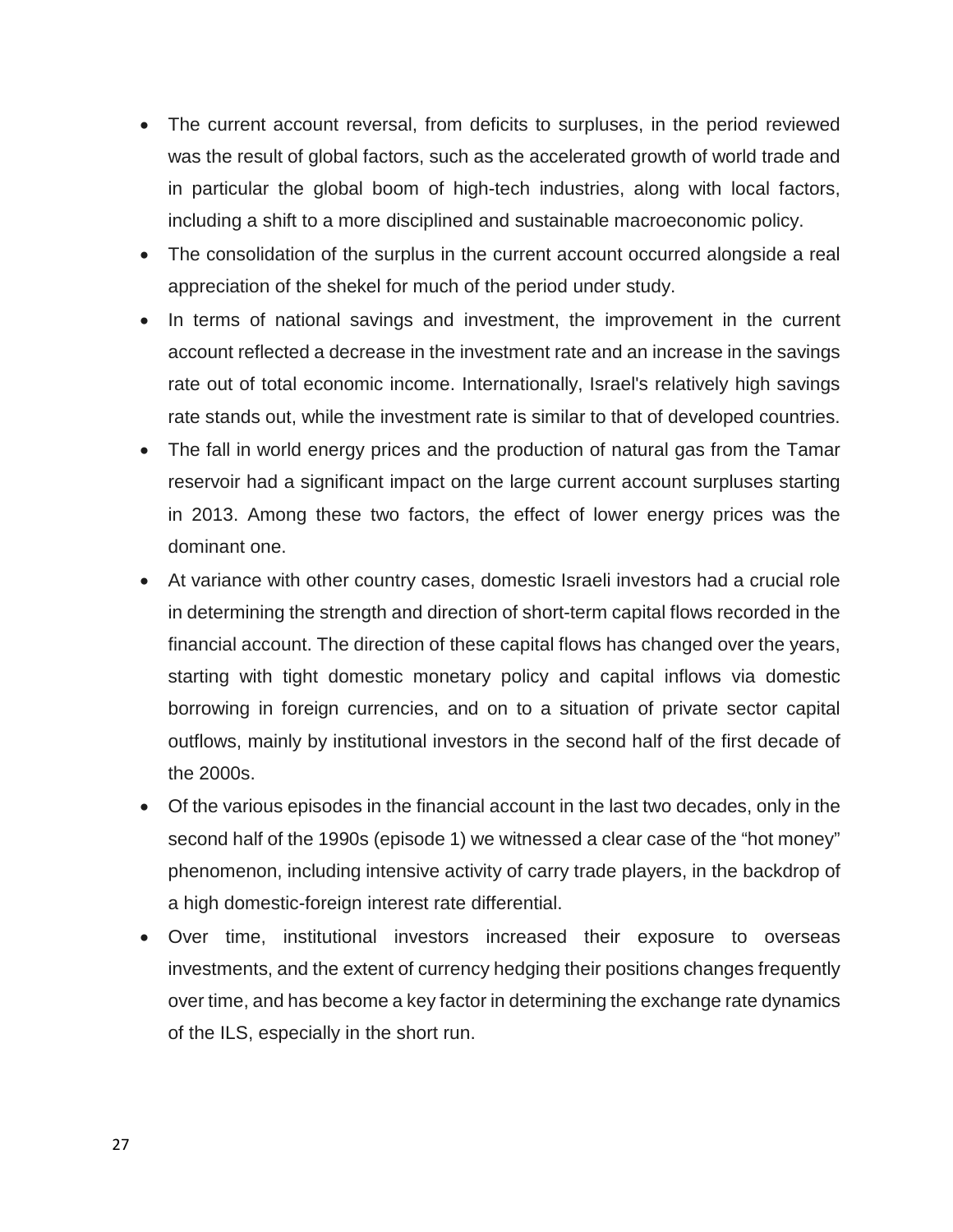Is Israel's shift to a current account surplus country a permanent phenomenon? Here we offer a few insights on this challenging question:

- National Saving Saving rates depend largely on institutional, economic, and cultural factors that do not change very quickly. Moreover, changes in the pension system in Israel continue to support a high savings rate. The retirement age of women in Israel is still low compared to the rest of the world, and its gradual rise can contribute even more to the savings rate. Several studies abroad have shown that the saving rate tends to rise in countries where income distribution is more equitable. Accordingly, a policy that would work towards a more equitable distribution of income could also increase the saving rate. The Israeli sovereign wealth fund that is expected to emerge in the coming years creates a kind of forced savings on the government, preventing the use of these funds to finance current spending.
- National investment the trends here are less clear. On the one hand, the trend in the world in recent years has been the decline in the weight of investment in GDP, especially in developed countries, where productivity has fallen. Some believe that this trend is unlikely to change anytime soon (e.g., according to Larry Summers' 'secular stagnation hypothesis'). However, in Israel there is no doubt that the low level of infrastructures, especially transportation, requires an increase in their investment in the future.
- Natural gas The outlook here is positive in that sooner or later Israel is expected to be an exporter of natural gas. Furthermore, the dependence on imports of oil, and hence on world oil prices, can be expected to diminish over time.
- International investment position A large surplus of assets over liabilities supports the continued improvement in the national income level, especially if and when world interest rates will start to rise.
- Technological advantage The technology industries have made a big contribution to consolidating the surplus in the current account. Having said that, Israel's world status of a "start-up nation" will continue to be challenged by other countries.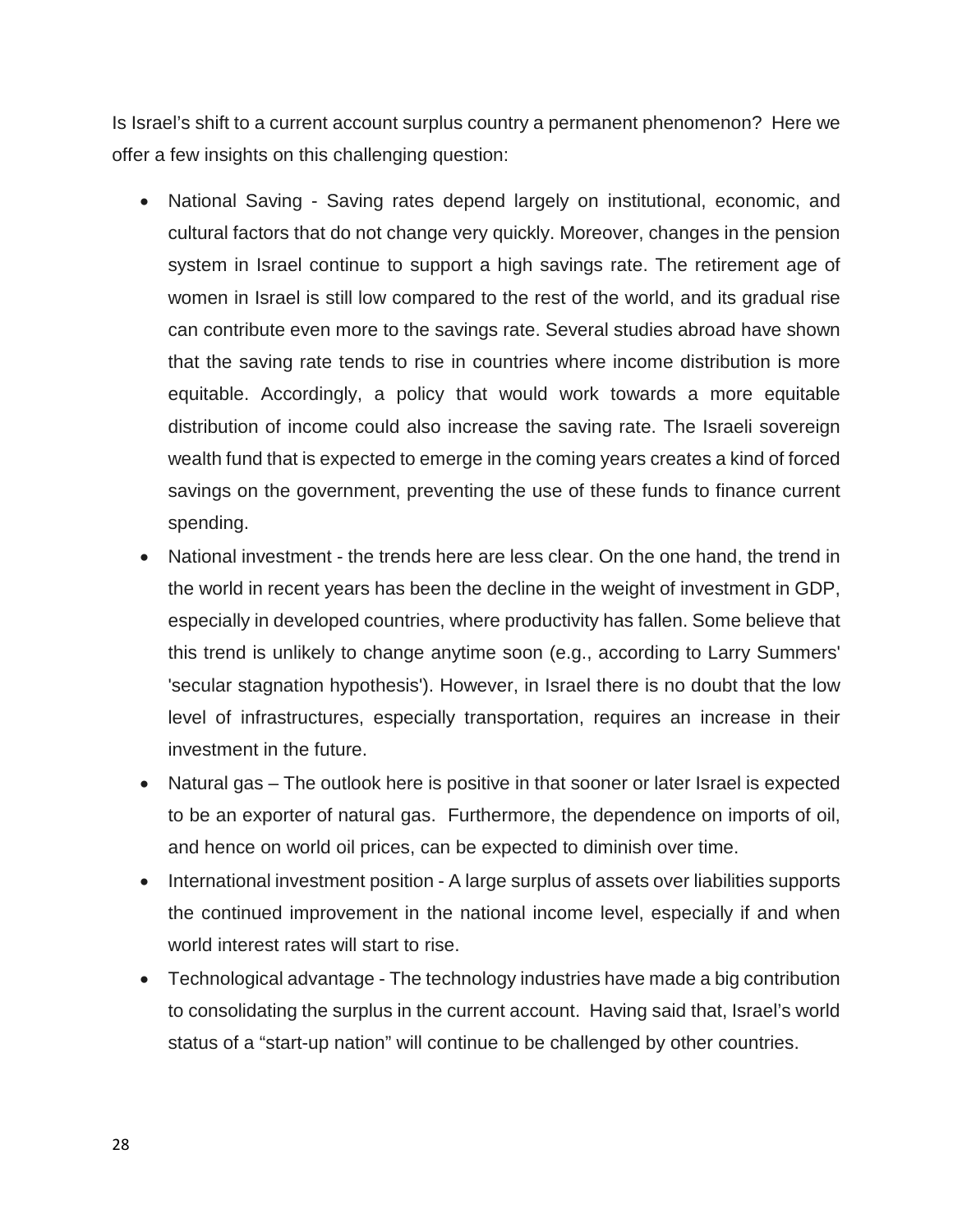In conclusion, world developments, domestic policies, and natural gas discoveries have all worked toward a transition from current account deficits to surpluses. Looking ahead, there is of course no guarantee that current account surpluses will be a permanent feature of the economy. Yet, from a medium and long-term perspective, Israel's economic fundamentals are consistent with a continuation of the current surpluses. Having said this, if for some reason or another, the economy goes into a prolonged period of current account deficits and the current currency appreciation pressures are replaced by depreciation pressures, as long as macroeconomic policies are sound and the sovereign risk is kept at low and reasonable levels, there should be no major difficulties in financing such deficits.